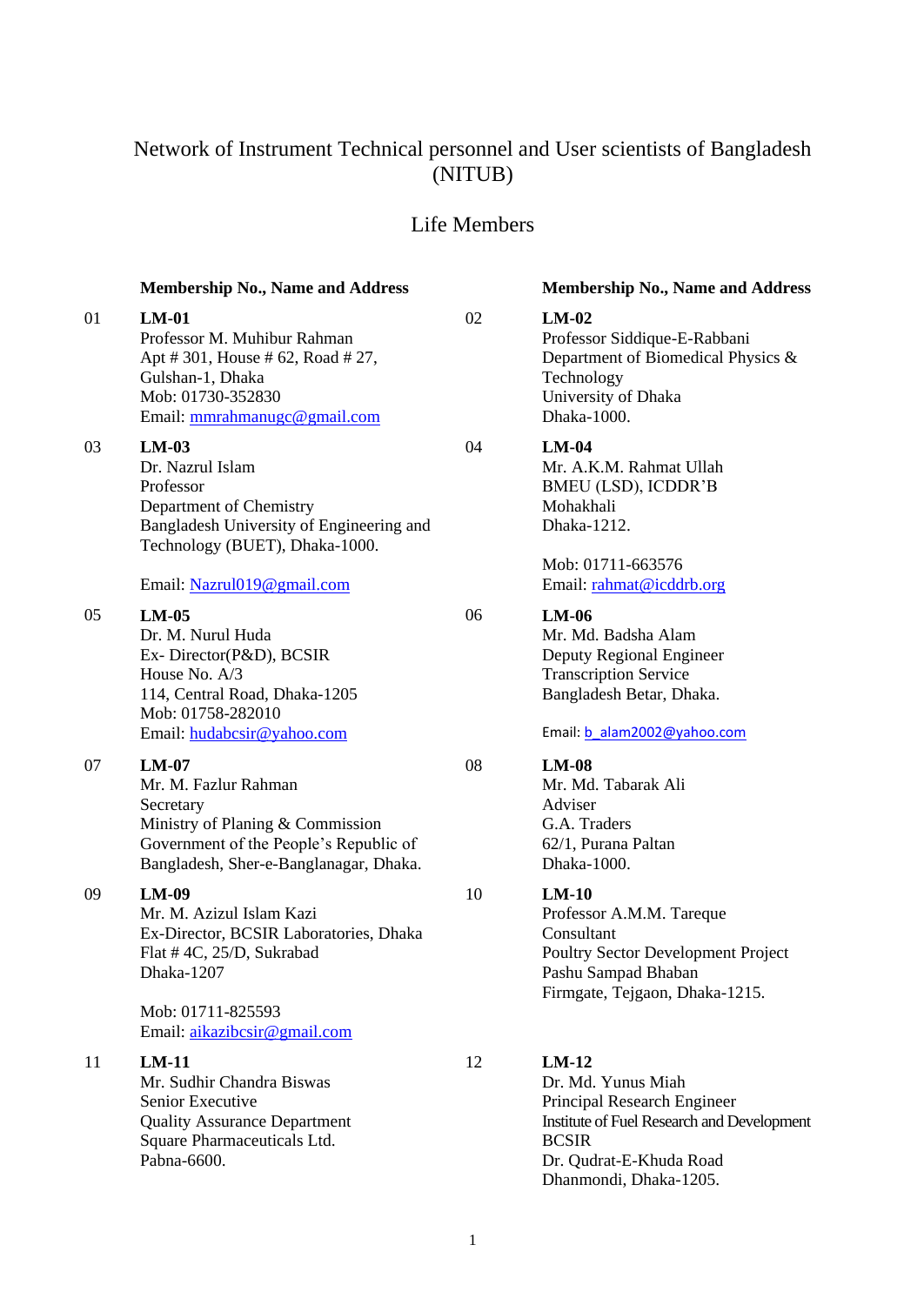Dr. Md. Harunor Rashid Khan Professor Department of Soil, Water and Environment University of Dhaka Dhaka-1000.

### 15 **LM-15**

Professor M. Yousuf Ali Mollah Member, UGC UGC Bhaban, Plot# E-18/A, Agargaon Administrative Area, Sher-e-Bangla Nagar, Dhaka-1207

Mob: 01714-748969 Email: [myamollah@hotmail.com](mailto:myamollah@hotmail.com)

### 17 **LM-17**

Mr. Md. Abdus Salam Bio-Medical Engineer A/73, 3rd Colony Mazar Road, Mirpur-1 Dhaka-1216. Mob: 01552-562063

## 19 **LM-19**

Mr. Md Kaium Assistant Director Drug Testing Laboratory Directorate General of Drug Administration Mohakhali, Dhaka-1212 Mob: 01554-343092, 01711-440072 Email: [mdkaiumntm@yahoo.com](mailto:mdkaiumntm@yahoo.com)

### 21 **LM-21**

Dr. Farida Begum Professor Department of Chemistry University of Dhaka, Dhaka-1000.

### Email: [fb242003@yahoo.com](mailto:fb242003@yahoo.com)

## 23 **LM-23** Mr. Kazi Julhash Uddin Quality Control officer Quality Control Section Opsonin Chemical Industries Limited Bagura Road, Barisal

25 **LM-25** Mr. Md. Shamsur Rahman Senior Technical Officer Dept. of Chemical Engineering Bangladesh University of Engineering & Technology (BUET), Dhaka-1000.

Email: [srbuet07@yahoo.com](mailto:srbuet07@yahoo.com)

## 14 **LM-14**

Dr. Quamrul Ahsan Director & Executive V.P. Advanced Analytical Technologies Inc. 100 Red Schoolhouse Road, Chestnut Ridge NY10927, USA

### 16 **LM-16**

Professor Amir Hossain Khan Chief Scientist Plasma Plus<sup>+</sup> Application & Research Laboratory House # 12, Road # 5A, Sector # 11, Uttara Model Town, Dhaka-1230 E-mail: [ahk@plasmaplus.org](mailto:ahk@plasmaplus.org)  [ahkhan2007@yahoo.com](mailto:ahkhan2007@yahoo.com)

## 18 **LM-18**

PD. Dr. Habil Thorsten M. Gesing Institute of Mineralogy University of Hannover Welfengarten 1, D 30167 Hannover Germany.

### 20 **LM-20**

Professor A.M. Shafiqul Alam 161/3,Shantiunagar Dhaka-1217

Mob: 01552-479462 01758-387399 Email: [amsalam2010@gmail.com](mailto:amsalam2010@gmail.com)

## 22 **LM-22**

Dr. Md. Abu Bin Hasan Susan Professor Department of Chemistry University of Dhaka, Dhaka-1000 Mob: 01552-327672 Email: [abhsusan@yahoo.com](mailto:abhsusan@yahoo.com)

### 24 **LM-24**

Md. Jubair Tariqul Alam Chowdhury Hydrochemist Bangladesh Arsenic Mitigation Water Supply Project ( BAMWSP) Department of Public Health Engineering DPHE Bhaban, 5th Floor, Kakrail, Dhaka

## 26 **LM-26**

Dr. Mohammad Shoeb Professor Department of Chemistry University of Dhaka, Dhaka-1000

Mob: 01715-191988 Email: [shoeb71@yahoo.com](mailto:shoeb71@yahoo.com)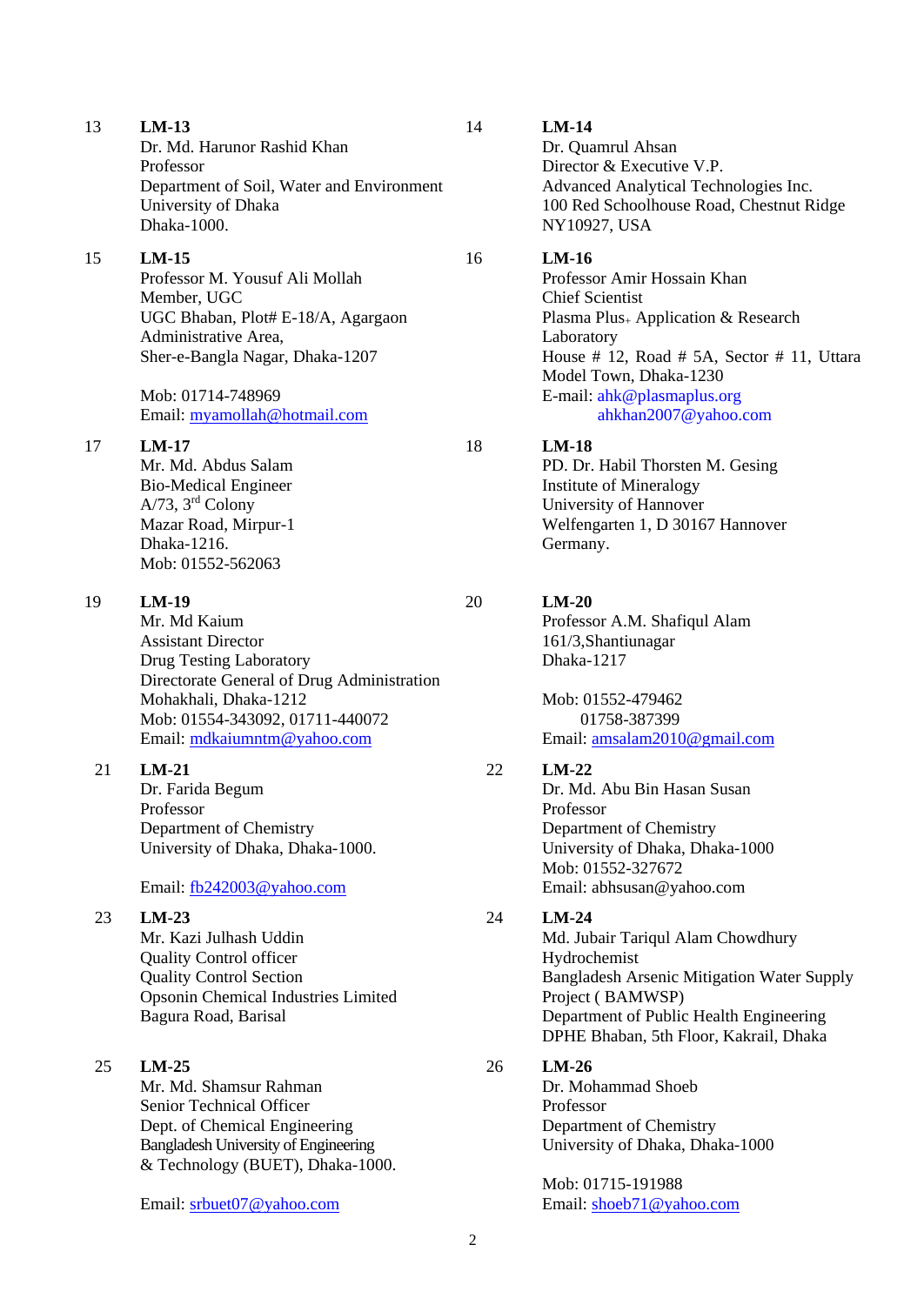Md. Faridul Alam Assistant Engineer (Electrical) Livestock Research Institute Mohakhali, Dhaka-1212

Mob: 01552-397013 Email: [engrfalam63@gmail.com](mailto:engrfalam63@gmail.com)

### 29 **LM-29**

Mr. Md. Faizul Bari Senior Instrument Engineer Science Workshop University of Rajshahi, Rajshahi.

### Email: [dukebari-cc@yahoo.com](mailto:dukebari-cc@yahoo.com)

## 31 **LM-31**

Faruk Ahmed Ex-Instrument Engineer, NITUB 272/3/Ka, West agargaon  $(Sugondha, 3<sup>rd</sup> floor)$ Sher-e-banglanagar, Dhaka-1207 Mob: 01715-105391 Email: [faruk722003@gmail.com](mailto:faruk722003@gmail.com)

## 33 **LM-33**

Md. Shofiqul Islam Chief Executive Officer (S.B.Solution)  $3/Ka$  ( $3<sup>rd</sup> 4<sup>th</sup>$  Floor) Pisi Culture Housing Society Ring Road, Shyamoli, Mohammadpur, Dhaka-1207 Mob: 01713-164899 Email: [sbsolutionbd@gmail.com](mailto:sbsolutionbd@gmail.com)

35 **LM-35**

Dr. Md. Abdul Jabbar Professor Department of Chemistry University of Dhaka Dhaka-1000

Mob: 01916-574966 Email: [jabbar1971@gmail.com](mailto:jabbar1971@gmail.com)

## 37 **LM-37**

Md. Sohel Ahmed Choudhury B. Sc Engineer (Mechanical) Officer-1 (Establishment and Maintenance Engineer) 23, North Kamlapur, Bazar Road, Motijheel, Dhaka-1217

Mob: 01716-614450 Email: [sohelme04@gmail.com](mailto:sohelme04@gmail.com)

## 28 **LM-28**

Mr. Md. Omar Faruk Senior Instrument Engineer Science Workshop University of Rajshahi Rajshahi.

Email: fom 06@yahoo.com

## 30 **LM-30**

Dr. Md. Kamrul Islam Khan Sub-Assistant Engineer Bangladesh Institute of Nuclear Agriculture (BINA) P.O. Box no.4, Mymensingh. Mob: 01716-790359, 01196-192125 Email: [kamrulsaebina@gmail.com](mailto:kamrulsaebina@gmail.com)

## 32 **LM-32**

Eng. Kazi Shalah Uddin Ahamad Bio-Medical Engineer BIO-METS 42/D, 2nd Floor (Left Side) West Tejturi Bazar, Farmgate, Dhaka-1215 Mob: 01711-442752 Email: [biomets@gmail.com](mailto:biomets@gmail.com) 

## 34 **LM-34**

Khondakar Sumsul Arefin Senior Scientific Officer Bangladesh Institute of Nuclear Agriculture (BINA) G.P.O. Box. -4 Mymensingh

Mob: 01715-951000 Email: [arefin@bina.gov.bd](mailto:arefin@bina.gov.bd)

## 36 **LM-36**

Dr Md. Mufazzal Hossain Professor Department of Chemistry University of Dhaka Dhaka-1000

Mob: 01817-675017 Email: [mdmhossain@yahoo.com](mailto:mdmhossain@yahoo.com)

## 38 **LM-38**

Milon Kumar Biswas Senior Scientific Officer Faridpur Diabetic Association Hospital Jheeltuly, Faridpur-7800

Mob: 01711-468694 Email: [milon.bio@gmail.com](mailto:milon.bio@gmail.com)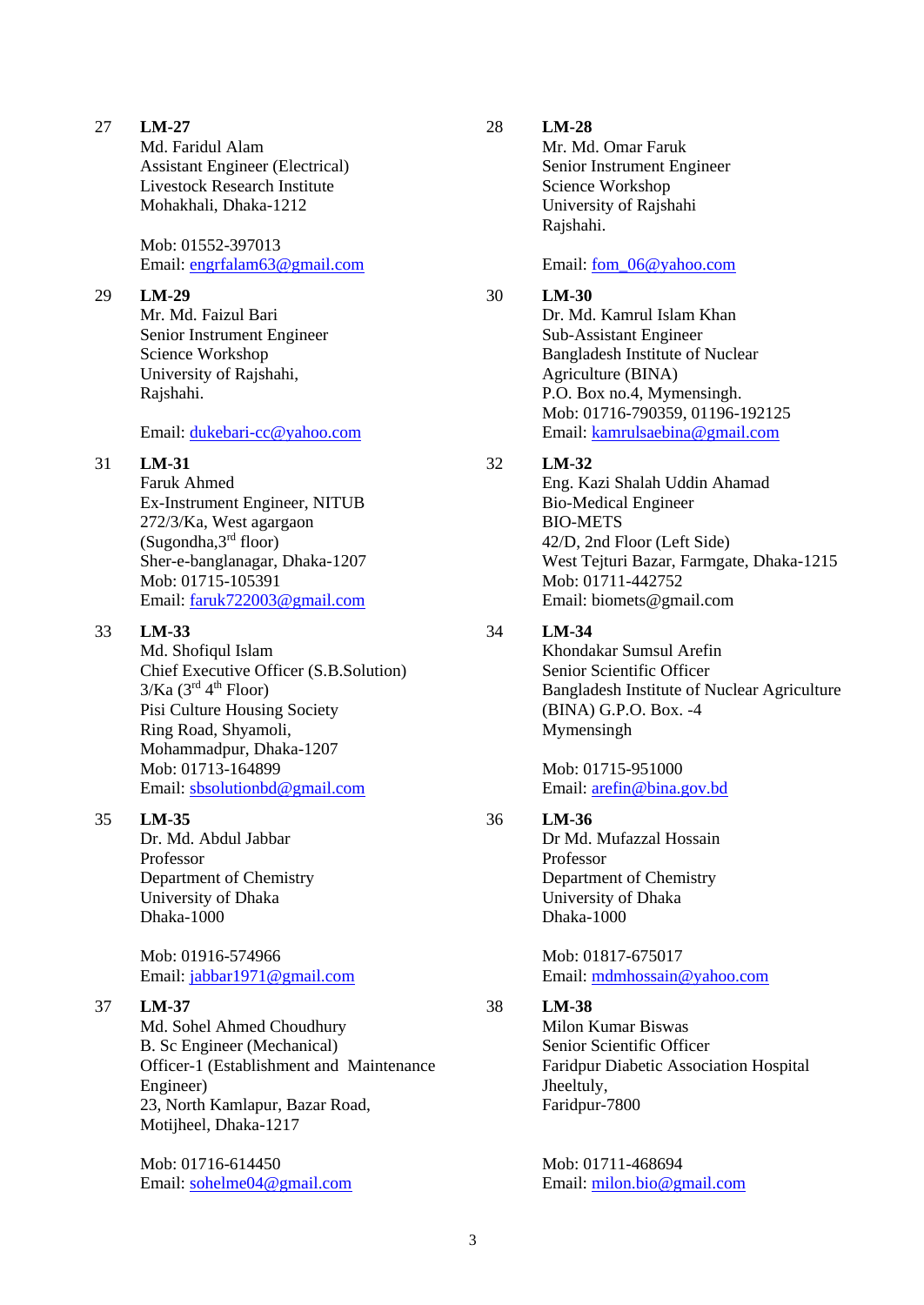Dr. Swapan Kumar Halder Technical Officer Dr. K Zaman BNSB Eye Hospital 193, Shehara Dhopakhola Road, Mymensingh-2200. Mob: 01712-500915 Email: [halder65@yahoo.com](mailto:halder65@yahoo.com) [drskhalder.eyehealth@gmail.com](mailto:drskhalder.eyehealth@gmail.com)

## 41 **LM-41**

Muhammed Shah Miran Associate Professor Department of Chemistry University of Dhaka Dhaka-1000 Mob: 01818-441345 Email: [shah\\_miran@yahoo.com](mailto:shah_miran@yahoo.com)

## 43 **LM-43**

Dr. Etmina Ahmed Professor House # 24, Flat # C-1, Road # 32 Dhanmondi, Dhaka

Mob: 01707-573889, 01534-573889 Email: [etminaahmed@yahoo.com](mailto:etminaahmed@yahoo.com)

## 45 **LM-45**

Dr. A.S.M. Ansarul Islam General Manager (Factory) Kumudini Pharma Limited 86, Sirajuddowla Road, Narayanganj-1400 Mob:- 01711-197742 Email: [dr.ansarulislam@yahoo.com](mailto:dr.ansarulislam@yahoo.com)

## 47 **LM-47**

Dr. Begum Rokeya Professor Department of Pharmacology BUHS, 125/1 Darus Salam Mirpur, Dhaka-1216

## Mob: 01711811350 [b\\_rokeya@yahoo.com](mailto:b_rokeya@yahoo.com)

## 49 **LM-49**

Emaz Uddin Ahmed Senior Instrument Engineer (Research & Operation) Central Science Laboratory Rajshahi University Rajshahi

Mob: 01817-141795 Email: [emaz\\_ru@yahoo.com](mailto:emaz_ru@yahoo.com)

### 40 **LM-40**

A.K.M Ahsan Habib **Principal** Bikalpa Model College 82/Kha, Indra Road Farmgate, Dhaka

Mob: 01711240556

## 42 **LM-42**

Dr. Shahida Islam Professor Department of Chemistry University of Dhaka Dhaka-1000

## 44 **LM-44**

Dr. Md. Aftab Ali Shaikh Professor Department of Chemistry University of Dhaka Dhaka Mob: 01725-375552 Email: [aftabshaikh@univdhaka.edu](mailto:aftabshaikh@univdhaka.edu)  [aftab74@yahoo.com](mailto:aftab74@yahoo.com)

## 46 **LM-46**

Mr. Md. Mahbubul Islam Talukder Laboratory Coordinator Department of Pharmacy & Life Science North South University Block-B, Plot-15, Bashundhara Dhaka

## 48 **LM-48**

Dr. Md. Iqbal Rouf Mamun Professor Department of Chemistry University of Dhaka Dhaka-1000.

Mob: 01715-014564 Email: [iqbalrouf@yahoo.com](mailto:iqbalrouf@yahoo.com)

## 50 **LM-50**

Dr. Md. Rausan Zamir Lecturer Department of Chemistry Rajshahi University, Rajshahi-6205

Mob: 01711705705 Email: [rsnzamir@yahoo.com](mailto:rsnzamir@yahoo.com)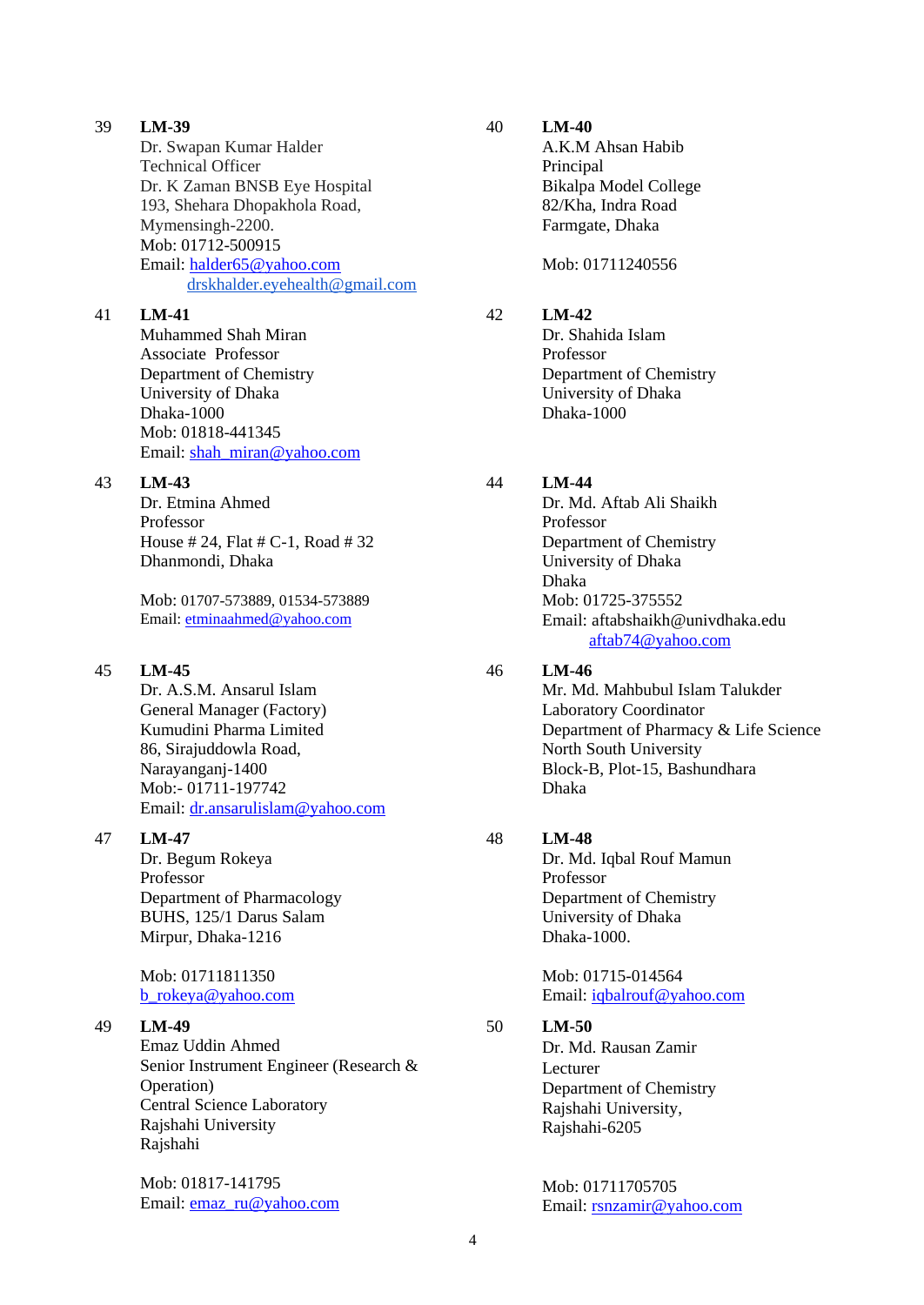Dr. Md. Ranzu Ahmed Assistant Professor Department of Chemistry Bangladesh University of Health Sciences (BUHS), 125/1, Darus Salam, Mirpur Dhaka-1216

Mob: 01711-218760 Email: [ranzuahmed@yahoo.com](mailto:ranzuahmed@yahoo.com)

### 53 **LM-53**

Situ Shrestha Assistant Lecturer Department of Chemistry Tri-Chandra Multiple Campus Saraswati Sadan, Ghantaghar Kathmandu, Nepal

### 55 **LM-55**

Dr. Md. Mahidul Hasan Associate Professor Govt. College Shirajgonj, Shirajgonj.

#### 57 **LM-57**

Md. Abul Kalam Chowdhury Instrument Engineer, NITUB Alishan Complex (Room. 309) 300, Elephant Road, Dhaka-1205

Mob: 01711-984234 Email: [md.akchowdhury@gmail.com](mailto:md.akchowdhury@gmail.com)

### 59 **LM-59**

A.K.M. Sarwar Morshed  $21/4$  (4<sup>th</sup> Floor) Tajmahal Road Block-c, Mohammadpur, Dhaka

Mob: 01914-126456 Email: [sarwar427@yahoo.com](mailto:sarwar427@yahoo.com)

### 61 **LM-61**

Ziaur Rahman Senior Manager (Application) Analytical Division MK Centre, House-27, Road-14, Block-G Niketan, Gulshan-1, Dhaka-1212

Mob: 01730-310919 Email: [ziaur@gme-group.net](mailto:ziaur@gme-group.net) 52 **LM-52**

Uttam Budhathoki Assistant Professor Department of Pharmacy Khathmandu University Dhulikhel, Nepal

## 54 **LM-54**

Dr. Sushika Joshi (Mulmi) Assistant Lecturer Central Department of Chemistry Tribhubal University Kirtipur, Nepal

### 56 **LM-56**

Iftekhar Md. Noor Senior Instrument Engineer (Research & Operation) Central Science Laboratory Rajshahi University, Rajshahi Mob: 01711-586673 Email: [iftekhar\\_ru@yahoo.com](mailto:iftekhar_ru@yahoo.com)

## 58 **LM-58**

Dr. Mushtaq Ahmed Professor Civil and Environmental Engineering Shahjalal University of Science & Technology, Sylhet

### 60 **LM-60**

Professor Achintya Kumar Datta Department of Physics Rajshahi College Rajshahi

### Email: [achintyakdatta@yahoo.com](mailto:achintyakdatta@yahoo.com)

### 62 **LM-62**

Ms. Hasina Akhter Simol Research Fellow Centre for Advanced Research in Sciences University of Dhaka Dhaka-1000

Mob: 01819-501208 Email: [shimulchem@yahoo.com](mailto:shimulchem@yahoo.com)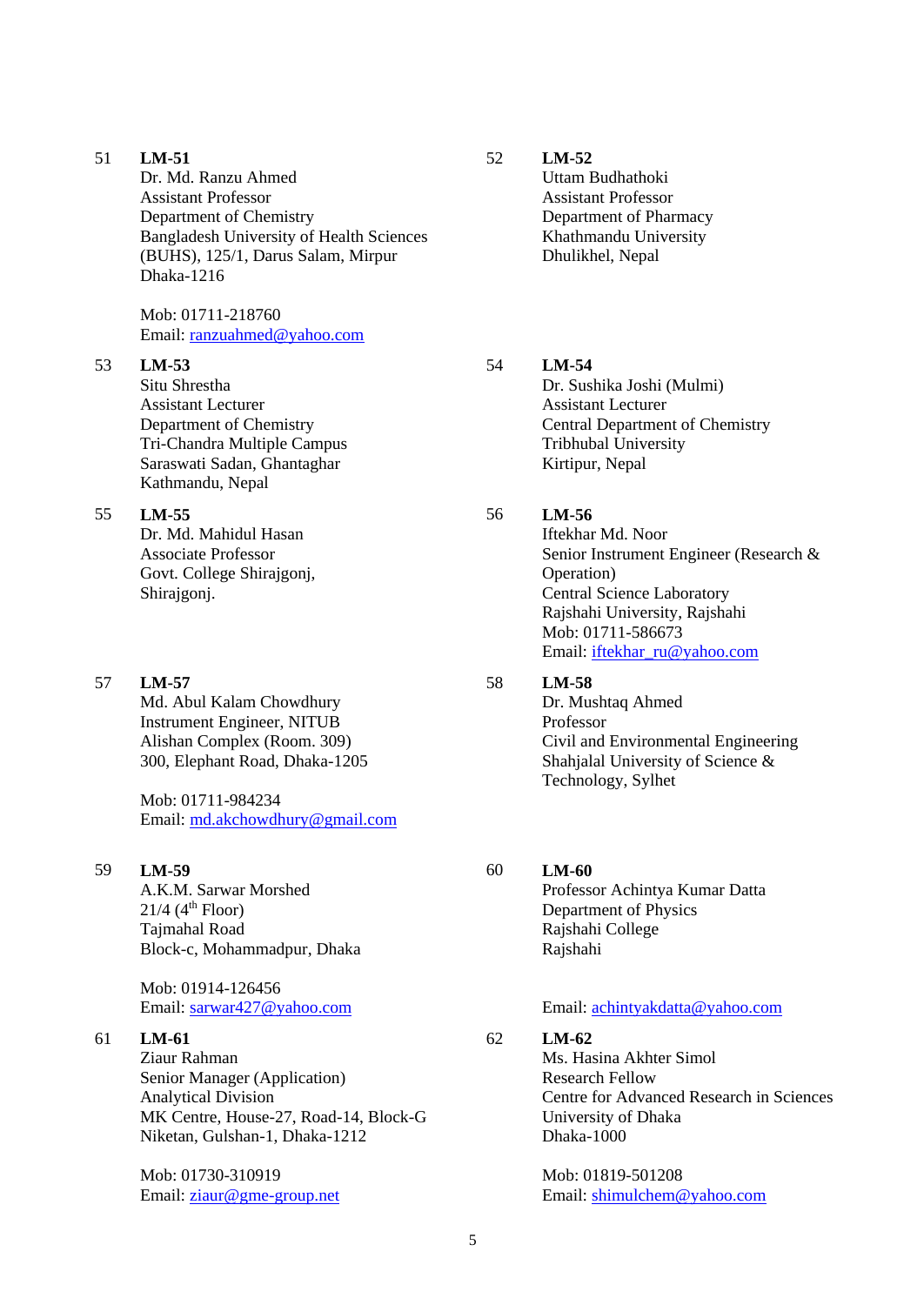Ms. Samina Ferdos Laboratory Officer Department of Pharmacy North South University Block-B, Plot-15, Bashundhara, Dhaka

### Email: [saminaferdos@yahoo.com](mailto:saminaferdos@yahoo.com)

#### 65 **LM-65**

Ms. Abida Sultana Assistant Professor Department of Chemistry University of Dhaka, Dhaka-1000

Mob: 01716-322582 Email: [abida\\_uoda@yahoo.com](mailto:abida_uoda@yahoo.com)

## 67 **LM-67**

Md. Safiqul Islam Assistant Professor Department of Chemistry University of Dhaka Dhaka-1000

Mob: 01911-495535 Email: [safiquechem@yahoo.com](mailto:safiquechem@yahoo.com)

### 69 **LM-69**

Md. Shahidur Rahman Assistant Professor Department of Chemistry University of Dhaka Dhaka-1000

Mob: 01913-757721 Email: [shahidur@univdhaka.edu](mailto:shahidur@univdhaka.edu)

## 71 **LM-71**

Dr. Pradip Kumar Bakshi Professor Department of Chemistry University of Dhaka, Dhaka-1000

Mob: 01552-481782 Email: [pkb4321@yahoo.com](mailto:pkb4321@yahoo.com)

### 73 **LM-73**

Mr. Syed Nasir Afzal Assistant Professor of Chemistry B.A. Green Heart College Plot  $# 4$ , Block  $# A$ , Main Road  $# 1$ , Mirpur-13, Dhaka-1216

Mob: 01712-004958 Email: [nafzal2008@yahoo.com](mailto:nafzal2008@yahoo.com)

### 64 **LM-64**

Md. Abu Hasan 2/1/C/3, Darussalam Mirpur, Dhaka-1216

Mob: 01195-419963 Email: [hasanchdu@gmail.com](mailto:hasanchdu@gmail.com)

### 66 **LM-66**

Dr. Tapas Debnath Associate Professor Department of Chemistry University of Dhaka, Dhaka-1000

Mob: 01736-760374 Email: [debnath@univdhaka.edu](mailto:debnath@univdhaka.edu)

## 68 **LM-68**

Mr. Shankar Mandal Lecturer Department of Chemistry University of Dhaka Dhaka-1000

Mob: 01712-411078 Email: [shankr\\_mandal@yahoo.com](mailto:shankr_mandal@yahoo.com)

## 70 **LM-70**

Dr. Md. Abdul Mottalib Senior Scientific Officer Department of Clinical Biochemistry, Pathology and Haematology, BIRDEM Shahbag, Dhaka

Mob: 01712-907505 Email: [amottalib76@gmail.com](mailto:amottalib76@gmail.com)

## 72 **LM-72**

Mr. Md. Nur-E-Alam Siddique Department of Chemistry Dhaka Women College Uttara, Dhaka

Mob: 01552-373436 Email: [nalamsiddique@yahoo.com](mailto:nalamsiddique@yahoo.com)

## 74 **LM-74**

Nikhil Chandra Bhoumik **Scientist** Wazed Miah Science Research Centre Jahangirnagar University Savar, Dhaka

Mob: 01750-170257 Email: [ncb.cmst.07@gmail.com](mailto:ncb.cmst.07@gmail.com)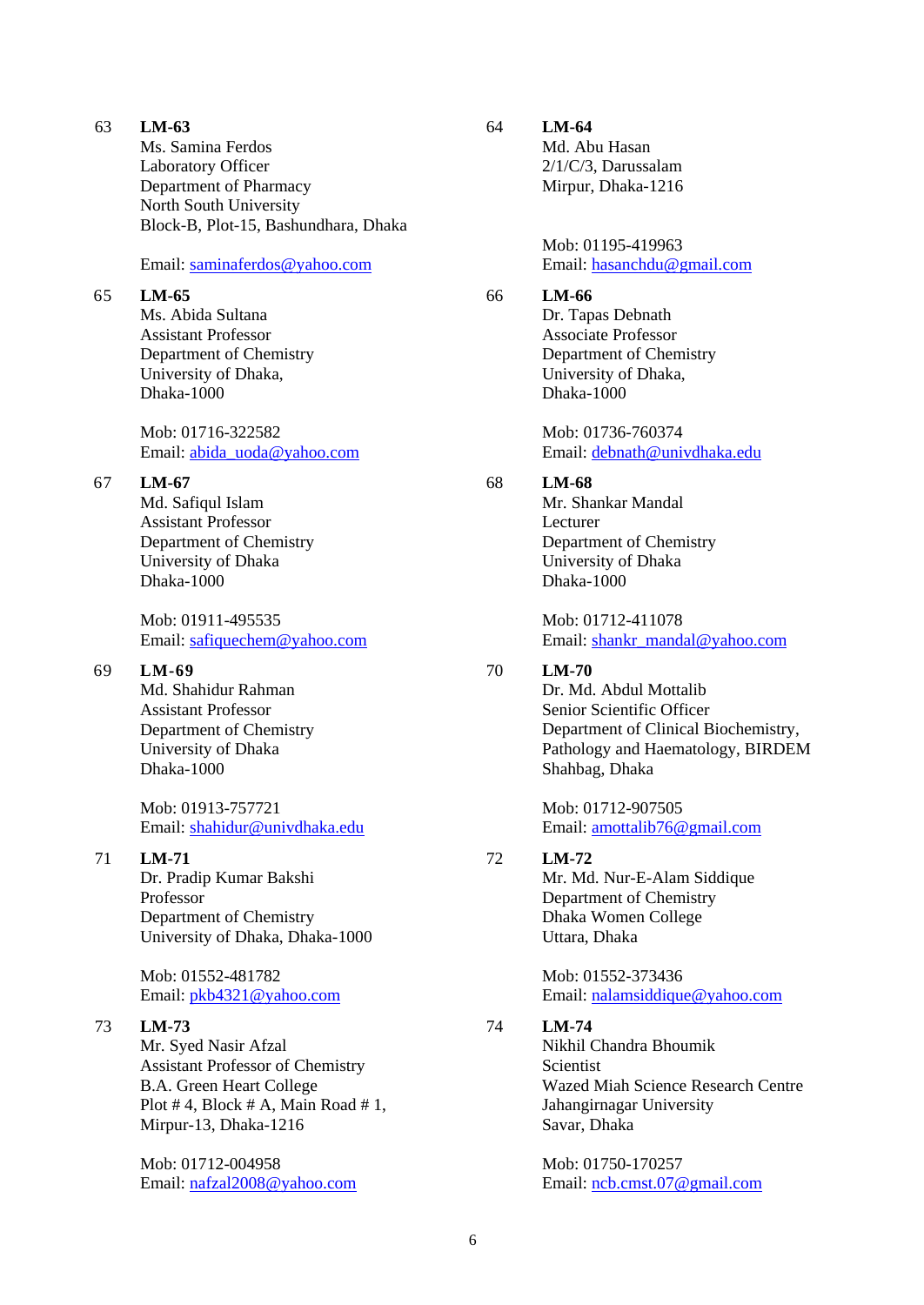Dr. Bilkis Jahan Lumbiny Assistant Professor Department of Chemistry University of Rajshahi Rajshahi-6205 Mob: 01737-227841 Email: [blksjahan@yahoo.com](mailto:blksjahan@yahoo.com)

### 77 **LM-77**

Neesat Ara Sanjida Senior Pharmacist Reman Drug Laboratories Ltd. 392, New Eskaton Road Dhaka-1000

Mob: 01710-504342 Email: [nipa2050@yahoo.com](mailto:nipa2050@yahoo.com)

## 79 **LM-79**

Md. Monarul Islam Scientific Officer Chemical Research Division BCSIR Laboratories Dr. Qudrat-I-Khuda Road Dhaka-1205

Mob: 01720512810 Email: [mmipavel@yahoo.com](mailto:mmipavel@yahoo.com)

## 81 **LM-81**

Puspanjali Biswas Biochemist Dhaka Community Medical College Hospital 190/1, Wireless Railgate, Boromoghbazar Dhaka-1217 Mob: 01711119398 Email: [puspanjali.biswas@yahoo.com](mailto:puspanjali.biswas@yahoo.com)

## 83 **LM-83**

Engr. Golam Mustafa Assistant Director (Edu. & Trai.), IDEB 6-D, Green Road Govt. Staff Quarter Kalabagan, Dhanmondi, Dhaka

Mob: 01552413231 Email: [gs\\_ideb@yahoo.com](mailto:gs_ideb@yahoo.com)

## 85 **LM-85**

Md. Asad Akhter Managing Partner RDS&T Solution 9/32/C, Eastern Plaza 70, Bir Uttam C.R Dutta Road Hatirpul, Dhaka Mob: 01716251521 Email: [mdasadakhter@gmail.com](mailto:mdasadakhter@gmail.com)

### 76 **LM-76**

Ms. Junaida Khaleque Laboratory Coordinator Department of Pharmacy North South University Block-B, Plot-15, Bashundhara, Dhaka Mob: 01711-182861 Email[:Junaida@northsouth.edu](mailto:Junaida@northsouth.edu)

### 78 **LM-78**

Asma Rahman **Scientist** Centre for Advanced Research in Sciences University of Dhaka Dhaka-1000

Mob: 01738-740935 Email: [Asma.pharma@du.ac.bd](mailto:Asma.pharma@du.ac.bd)

## 80 **LM-80**

Dr. Shah Md. Masum Assistant professor Department of Applied Chemistry & Chemical Engineering University of Dhaka Dhaka-1000

Mob: 01749467276 Email: [masumdhk@yahoo.com](mailto:masumdhk@yahoo.com)

## 82 **LM-82**

Muhammed Nooruddin Sheikh Biomedical Engineer,NHN 9/1, Salimullah Road Mohammadpur, Dhaka-1207

Mob: 01913983424 Email: [nhndab@gmail.com](mailto:nhndab@gmail.com)

## 84 **LM-84**

Md. Lokman Hossain Majumder Sr. Scientific Officer Feni Diabetes Hospital Mizan Road, Feni

## 86 **LM-86**

S.M. Muraduzzaman Chief Biomedical Engineer BUHS Hospital 125/1, Darus Salam, Mirpur Dhaka-1216

Mob: 01711530360 Email: [projuktimurad@gmail.com](mailto:projuktimurad@gmail.com)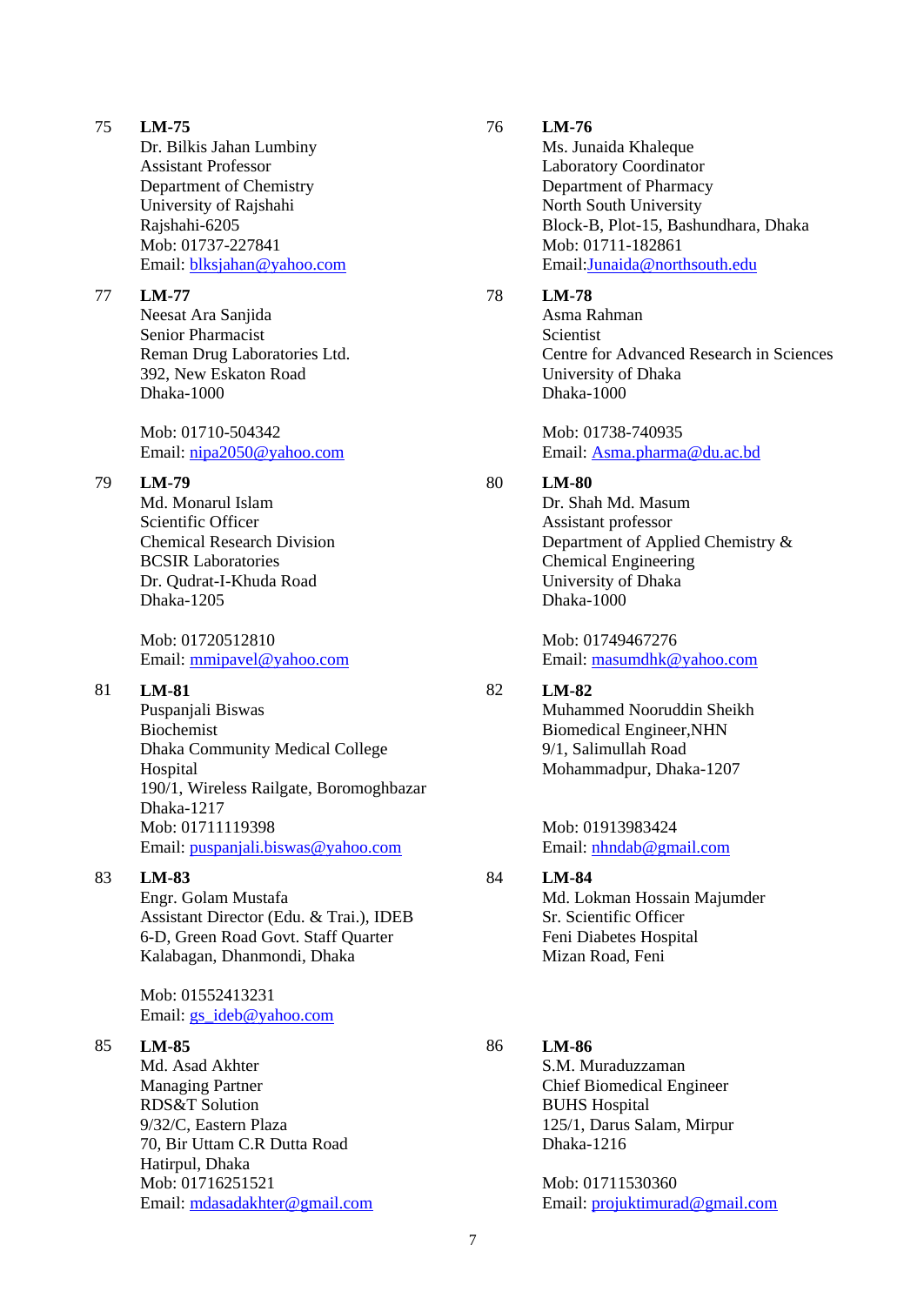A.T.M. Mesbahul Haque Orbit Trade 64/2-A, R.K. Mission Road (Ground &  $1<sup>st</sup>$  Floor), Dhaka-1203

Mob: 01707-393202, 01552-393202 Email: [orbittradebd@gmail.com](mailto:orbittradebd@gmail.com)

### 89 **LM-89**

Ahmed Ullah Technical Officer Department of Mathematics University of Dhaka, Dhaka-1000 Mob: 01911309593, 01552478197 Email: [sagarclk@gmail.com](mailto:sagarclk@gmail.com)

## 91 **LM-91**

Md. Habibur Rahman Assistant Radio Engineer High Power Transmitter-1 (HPT-1) Bangladesh Betar Savar, Dhaka

Mob: 01711133373 E-mail: [Habib.radio@gmail.com](mailto:Habib.radio@gmail.com)

### 93 **LM-93**

Swati Paul 171, Nawab Sirajdawla Road Haque Mansion  $(5<sup>th</sup>$  Floor), Flat No. 502, Chawkbazar, Chittagong

#### 95 **LM-95**

Md. Moniruzzaman Geologist (S.O.) Isotope Hydrology Division Institute of Nuclear Science and Technology Atomic Energy Research Establishment Bangladesh Atomic Energy Commission Ganakbari, Savar, Dhaka

Mob: 01716695266 Email: [monir\\_9m@yahoo.com](mailto:monir_9m@yahoo.com)

97 **LM-97**

Salma Sultana House # D-24, Kaliagar, Dhamrai Dhaka-1350

Mob: 01711043992 E-mail: [Salma0921@yahoo.com](mailto:Salma0921@yahoo.com)

### 88 **LM-88**

Engr. Md. Zakaria Khan Junior Experimental Officer Physical Instrument Division BCSIR, Dr. Qudrat-I-Khuda Road, Dhaka-1205 Mob: 01911487819 Email: [khanzakaria1975@yahoo.com](mailto:khanzakaria1975@yahoo.com)

### 90 **LM-90**

AKM Saiful Islam Senior Scientific Officer Farm Machinery and Postharvest Technology Division Bangladesh Rice Research Institute (BRRI) Gazipur-1701

## 92 **LM-92**

Dr. Dibyajyoti Saha C/O, Swati Paul 171, Nawab Sirajdawla Road Haque Mansion  $(5<sup>th</sup>$  Floor), Flat No. 502 Chawkbazar, Chittagong

### 94 **LM-94**

Tasrina Rabia Choudhury Principal Scientific Officer Analytical Chemistry Laboratory Chemistry Division, Atomic Energy Centre 4, Kazi Nazrul Islam Avenue, Ramna, Dhaka-1000

Mob: 01715132599 E-mail: [tasrina\\_rabia@yahoo.com](mailto:tasrina_rabia@yahoo.com)

### 96 **LM-96**

Md. Ferdous Alam Scientific Officer Nuclear and Radiation Division Institute of Nuclear Science and Technology Atomic Energy Research Establishment Bangladesh Atomic Energy Commission Ganakbari, Savar, Dhaka

Mob: 01712764739 Email: [alam\\_ferdowszfcl@yahoo.com](mailto:alam_ferdowszfcl@yahoo.com)

## 98 **LM-98**

Dr. Md. Abdus Salam Professor Department of Chemistry University of Dhaka, Dhaka-1000 Mob: 01552379376 E-mail: [masalam69@gmail.com](mailto:masalam69@gmail.com)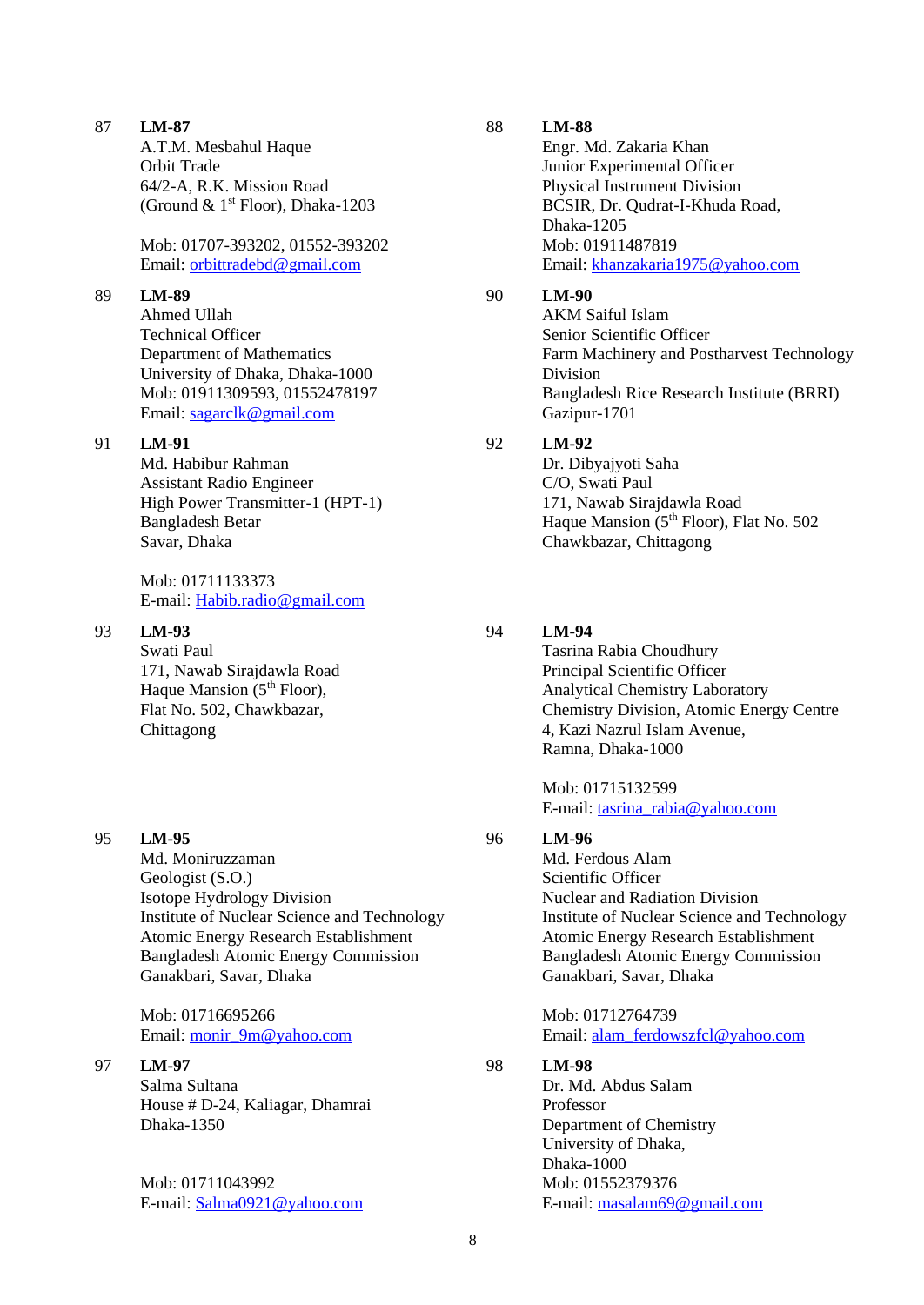Dr. Abdus Salam Professor Department of Chemistry University of Dhaka, Dhaka-1000

Mob: 01817061160 E-mail: [asalam@gmail.com](mailto:asalam@gmail.com) 

## 101 **LM-101**

Mirola Afroze Scientific Officer DRiCM, BCSIR House # 257, Flat # 2A, Road # 10/A (New), 19(old), West Dhanmondi, Dhaka-1209

Mob: 01912098379 E-mail: [mirolapharma31@gmail.com](mailto:mirolapharma31@gmail.com)

## 103 **LM-103**

Banani Das Senior Chemist Department of Environment Agargaon, Dhaka.

Mob: 01712110596 E-mail: [banani\\_du@yahoo.com](mailto:banani_du@yahoo.com)

## 105 **LM-105**

Dr. Zeba Islam Seraj Professor Department of Biochemistry University of Dhaka, Dhaka-1000.

107 **LM-107**

Muhammed Sakib Hasan Experimental Engineer Department of Chemical Engineering Bangladesh University of Engineering and Technology (BUET), Dhaka-1000

Email: [sakibhasan@che.buet.ac.bd](mailto:sakibhasan@che.buet.ac.bd)

## 109 **LM-109**

Dr. Nazmina Chowdhury Chief Scientific Officer 124/4, Jute Research Quarter Manik Mia Avenue, Dhaka-1207

Mob: 01921384590 Email: [zakariam12@yahoo.com](mailto:zakariam12@yahoo.com)

### 100 **LM-100**

Dr. Md. Arifur Rahman Associate Professor Department of Chemistry University of Dhaka, Dhaka-1000

Mob: 01717640849 E-mail: [marahman76@yahoo.com](mailto:marahman76@yahoo.com)

## 102 **LM-102**

Md. Nurul Huda Bhuiyan Senior Scientific Officer Food Toxicology Research Division Institute of Food Science & Technology (IFS), BCSIR, Dr. Qudrat-I-Khuda Road Dhanmondi, Dhaka-1205

Mob: 01711446079 E-mail: [nhbmb@yahoo.com](mailto:nhbmb@yahoo.com)

## 104 **LM-104**

Mohammad Tariqul Hassan Senior Scientific Officer Food Toxicology Research Division Institute of Food Science &Technology(IFST) BCSIR, Dr. Qudrat-I-Khuda Road Dhanmondi, Dhaka-1205 Mob: 01911568871 E-mail: [tareq3005@gmail.com](mailto:tareq3005@gmail.com)

## 106 **LM-106**

Dr. Rabeya Khatun DGM Kumudini Pharma Limited 86, Sirajuddowla Road, Narayanganj-1400

Mob: 01715-325525 Email: [dr.rabeya66@yahoo.com](mailto:dr.rabeya66@yahoo.com)

## 108 **LM-108**

Dr. Engr. A.K.M. Mahabubuzzaman Principal Scientific Officer Bangladesh Jute Research Institute Manik Mia Avenue, Dhaka-1207

Mob: 01552306292 Email: [dr.mahabub@gmail.com](mailto:dr.mahabub@gmail.com)

## 110 **LM-110**

Sadia Afreen 152/1, Moghbazar Nayatola (2nd Floor, South Side) Dhaka-1217

01712659929 [sadia.edcl@gmail.com](mailto:sadia.edcl@gmail.com)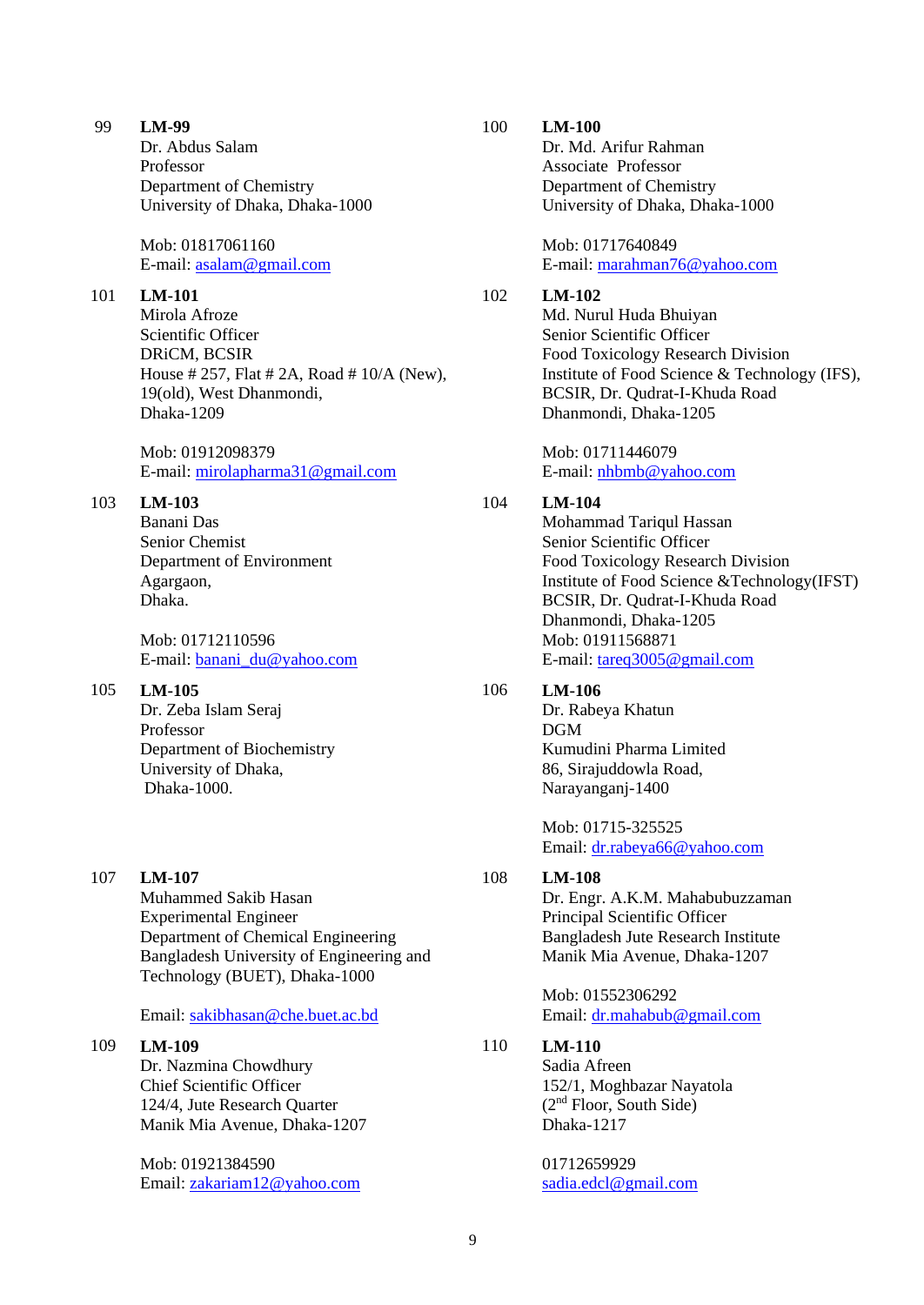|     | Aziz Ahmed<br><b>Additional Chief Engineer</b><br>Professor Muhammed Hussain<br>Central<br>Laboratory<br><b>Bangladesh Agricultural University</b><br>Mymensingh-2202<br>Mob: 01711356742<br>E-mail: azizahmed.bau66@yahoo.com |     | Mst. Rozina Parul<br>$33B/B$ , $2nd$ Colony, M<br>Mirpur-1<br>Dhaka<br>Mob: 01710550424<br>E-mail: rozina.parul@                                                                                 |
|-----|--------------------------------------------------------------------------------------------------------------------------------------------------------------------------------------------------------------------------------|-----|--------------------------------------------------------------------------------------------------------------------------------------------------------------------------------------------------|
| 113 | LM-113<br>Md. Shahin Mia<br>Senior Executive Officer, Engineering<br>Incepta Pharmaceuticals Ltd.<br>Dewan Idris Road, Bara<br>Rangamatia,<br>Zirabo, Savar, Dhaka<br>Mob: 01716931254<br>E-mail: shahinmia@inceptapharma.com  | 114 | LM-114<br>Md. Rakibul Islam<br><b>Assistant Engineer (El</b><br><b>Engineering Section</b><br>Bangabandhu Sheikh<br><b>Agricultural Universit</b><br>Mob: 01676-716150,<br>E-mail: rakib04eee@y  |
| 115 | LM-115<br>Abdullah-Al-Monir<br>Deputy Engineer<br>Insaf Barakah Kidney & General Hospital<br>11, Shahid Tajuddin Ahmed, Moghbazar,<br>Dhaka-1217<br>Mob: 01813256255<br>E-mail: engraamonir@gmail.com                          | 116 | LM-116<br>Md. Robiul Islam<br>Lecturer<br>Department of Chemis<br>University of Dhaka, l<br>Mob: 01672442894<br>E-mail: robichdu@gm                                                              |
| 117 | <b>LM-118</b><br>Kamrul Hassan<br>Senior Executive<br><b>Quality Assurance Department</b><br><b>Quality Control Section</b><br>Opsonin Pharma Ltd.<br>Bagura Road, Barisal<br>Mob:<br>E-mail: kamrul_hassan-74@yahoo.com       | 118 | LM-119<br>Md. Shafiqul Islam<br>Senior Executive, PD<br><b>Quality Assurance De</b><br><b>Product Development</b><br>Opsonin Pharma Ltd.<br>Bagura Road, Barisal<br>Mob:<br>E-mail: shafiq_opl@y |
| 119 | $LM-120$<br>A.M. Abdullah<br>Senior Scientific Officer<br>DRiCM, BCSIR<br>Dr. Qudrat-I-IKhuda Road<br>Dhanmondi, Dhaka-1205<br>Mob: 01911-934167<br>E-mail: abdullah059@yahoo.com                                              | 120 | LM-121<br>Farzana Hossain<br>Scientific Officer<br>B-55, BCSIR Staff Qu<br>Dr. Qudrat-I-IKhuda I<br>Dhanmondi, Dhaka-12<br>Mob: 01716-899090<br>E-mail: jhunifarzana@                            |

111 **LM-111**

Shamima Akther Eti Scientific Officer B-47, BCSIR Dr. Qudrat-I-IKhuda Road Dhanmondi, Dhaka-1205

Mob: 01712-181711 E-mail: [shamima\\_swe@yahoo.ca](mailto:shamima_swe@yahoo.ca) Mst. Rozina Parul azar Road

gmail.com

lectronics) Mujibur Rahman ty, Salna, Gazipur-1706 01910-722899 yahoo.com

stry Dhaka-1000

hail.com

epartment Section ahoo.com

arter Road 205 <u>e</u> gmail.com

#### 122 **LM-123**

Pranab Kumar Nandy Scientific Officer IMMM, BCSIR Science Laboratory Road Khanjanpur, Joypurhat

Mob: 01915-337374 E-mail: [pranab38@yahoo.com](mailto:pranab38@yahoo.com)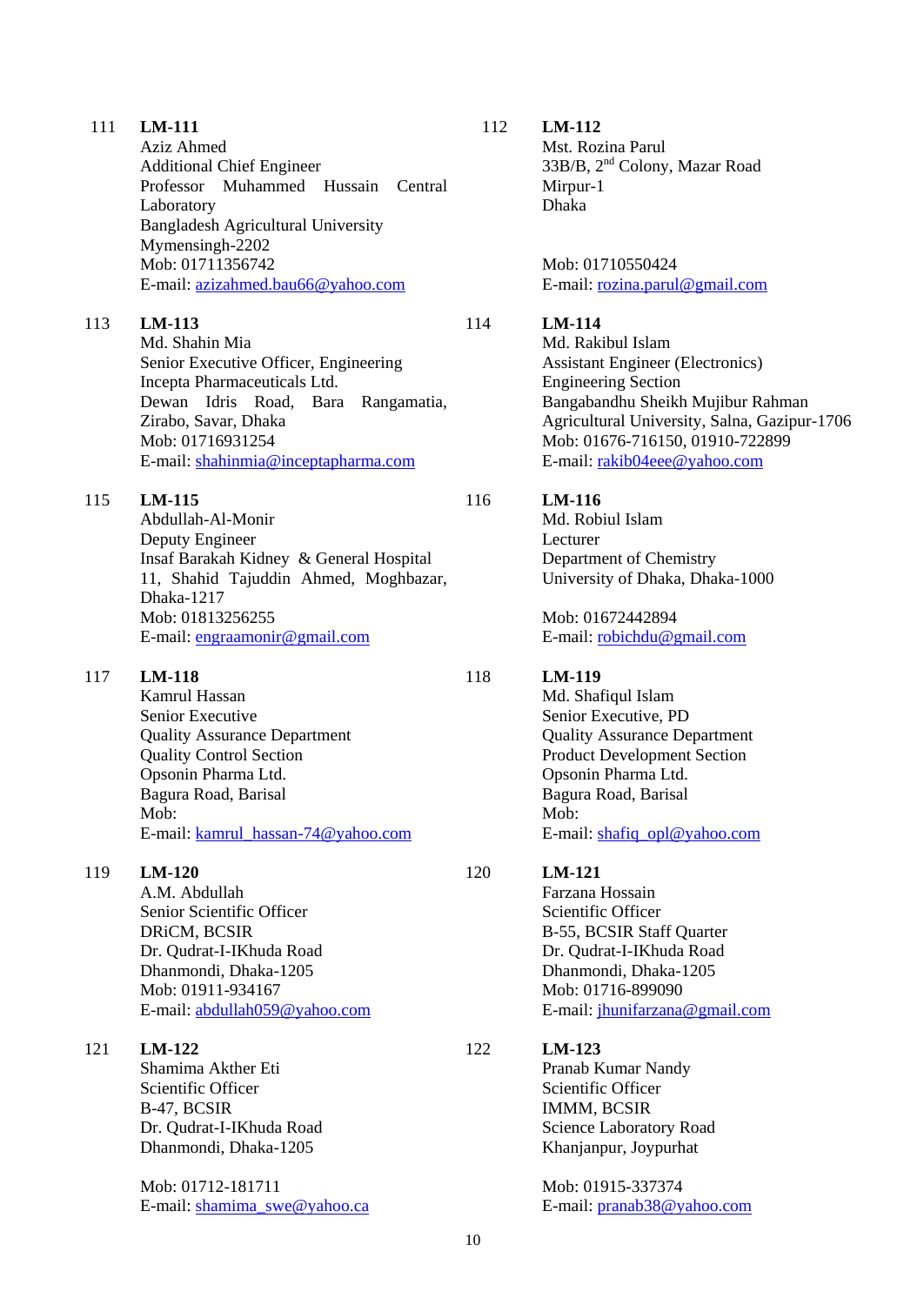123 **LM-124** Khan Muhammad Abdullah-Al-Mamun Lead Chemist Chevron Bangladesh Flat # D3, House # 34, Road # 28(Old) Dhanmondi R/A, Dhaka-1209

> Mob: 01730-320141 E-mail: [topu\\_eb@yahoo.com](mailto:topu_eb@yahoo.com)

#### 125 **LM-126**

Dr. Habibur Rahman Assistant Professor Department of Entomology Bangabandhu Sheikh Mujibur Rahman Agricultural University, Salna, Gazipur-1706

Mob: 01715-296456 E-mail: [hrahman@bsmrau.edu.bd](mailto:hrahman@bsmrau.edu.bd)

#### 127 **LM-128**

Md. Kamrul Alam Khan Professor Department of Physics Jagannath University Dhaka

Mob: 01911-357447 E-mail: [kakhan01@yahoo.com](mailto:kakhan01@yahoo.com)

#### 129 **LM-130**

Khan Md. Foysol Assistant Professor (Electrical) Textile Engineering College, Begumgonj, Noakhali.

Mobile: 0198849005 E-mail: [kfoysol@gmail.com](mailto:kfoysol@gmail.com)

#### 131 **LM-132**

Dr. Mohammad Ismail Hossain Associate Professor Department of Chemistry University of Chittagong- 4331

Mobile: 01716-392446 E-mail: [ismailcu@gmail.com](mailto:ismailcu@gmail.com) [ismchem@cu.ac.bd](mailto:ismchem@cu.ac.bd)

124

126

128

130

132

## **LM-125**

Kazi Md. Sajid Ali Laboratory Supervisor Chevron Bangladesh 5/A Shourov Raynogor, Dorgipara Shylhet

Mob: 01713-375498 E-mail: [kazimdsajid@gmail.com](mailto:kazimdsajid@gmail.com)

#### **LM-127**

Dr. Mohammed Abul Monjur Khan Professor Department of Entomology Bangladesh Agricultural University Mymensingh-2202

Mob: 01911721578 E-mail: [mamkhanbd@hotmail.com](mailto:mamkhanbd@hotmail.com)

### **LM-129**

Md. Omar Fardous Senior Technical Officer (Electronics) Professor Muhammad Hossain Central Laboratory Bangladesh Agriculture University Mymensingh

Mob: 01716-480778 E-mail: [omarfardous\\_bau@yahoo.com](mailto:omarfardous_bau@yahoo.com)

### **LM-131**

Dr. Ashraf Ali Seddique Assistant Professor & Chairman Dept. of Environmental Science and Engineering Jatiya Kobi Kazi Nazrul Islam University, JKKNIU. Trishal, Mymensingh-2220

Mobile: 0174-1202420 E-mail: [aseddique@yahoo.com](mailto:aseddique@yahoo.com)

## **LM-133**

Shammana Ahmed Research Associate Advanced Seed Research & Biotech Centre (ASRBC), ACI Ltd. House: 18/B, Road: 126, Gulshan Avenue, Dhaka

Mobile: 01714-000208 E-mail: [shammanahmed@gmail.com](mailto:shammanahmed@gmail.com)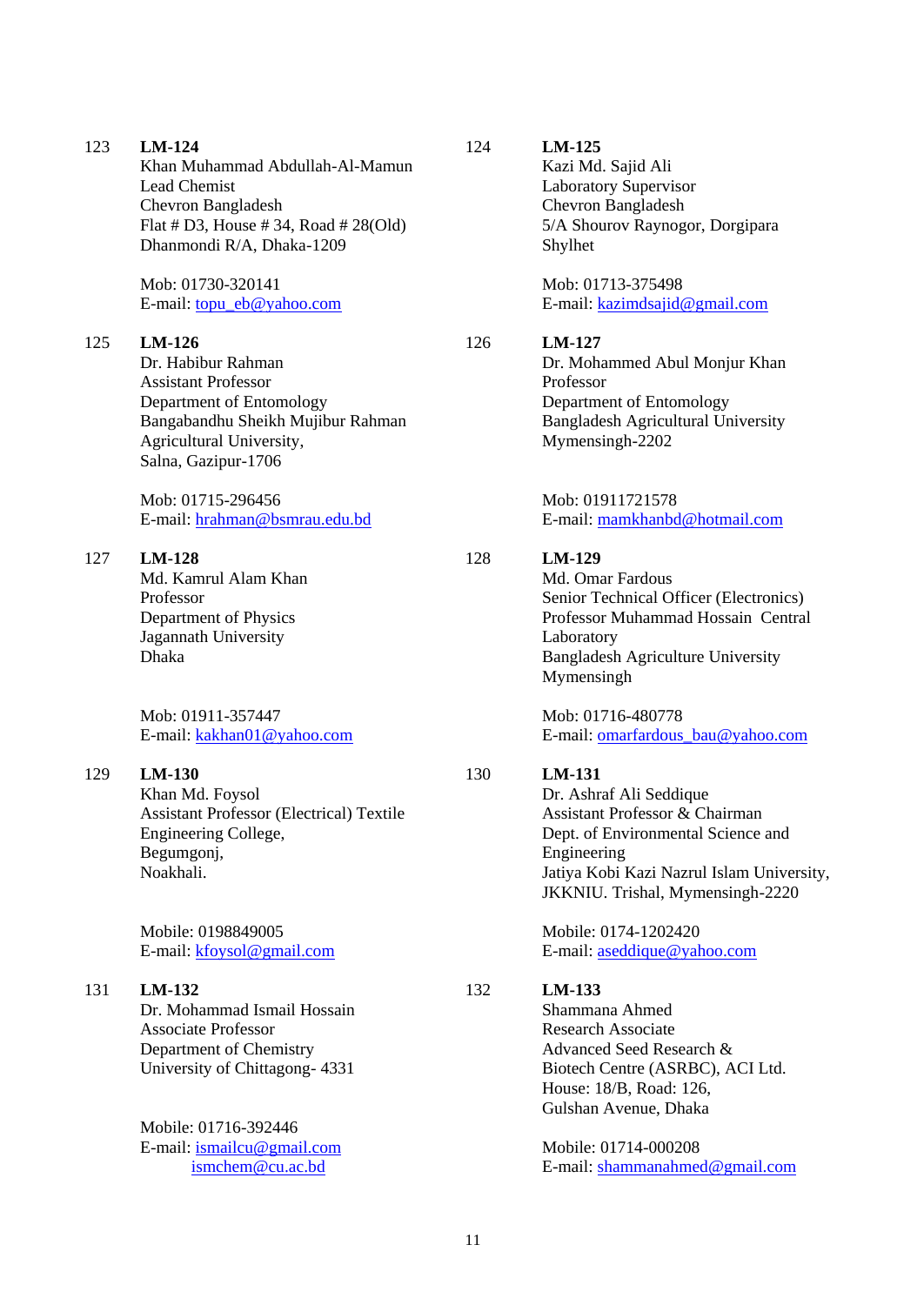Suman Sarker Senior Officer Sonali Bank Ltd. Nayani Bazar Branch, Sherpur

Mobile: 01914-201089 E-mail: [sumansarker28@yahoo.com](mailto:sumansarker28@yahoo.com)

#### 135 **LM-136**

Dr. Md. Zakir Sultan Principal Scientist Centre for Advanced Research in Sciences, University of Dhaka, Dhaka-1000

Mobile: 01739-666816 E-mail: [zakir.sultan@du.ac.bd](mailto:zakir.sultan@du.ac.bd)

#### 137 **LM-138**

Dr. Sajia Rahman Senior Scientific Officer (SSO) Plant Genetic Resources Centre (PGRC) Bangladesh Agricultural Research Institute (BARI), Joydebpur, Gazipur

Mobile: 01713-099608 E-mail: [dr.sajia.rahman@gmail.com](mailto:dr.sajia.rahman@gmail.com)

#### 139 **LM-140**

Engr. Md. Muzibur Rahman Regional Engineer (Bangladesh Betar) 5/17, Baily Square Officer's Colony, Ramna, Dhaka

Mobile: 01715-149744 E-mail: [muzib16@hotmail.com](mailto:muzib16@hotmail.com)

#### 141 **LM-142**

Ridwan Islam Senior Lecturer, Dept. of Pharmacy BRAC University, Mohakhali, Dhaka-1212

Mobile: 01720-634427 E-mail: [ridwan2039@gmail.com](mailto:ridwan2039@gmail.com)

#### 143 **LM-144**

Khaledun Nahar Babi Senior Scientific Officer BCSIR, Dhanmondi, Dhaka

Mobile: 01816-218248 E-mail: [khaledunnahar@yahoo.com](mailto:khaledunnahar@yahoo.com)

### **LM-135**

134

Md. Akram Hossain Principal Technical Officer Dept. of Chemistry University of Dhaka, Dhaka-1000

Mobile: 01720-211404 [hossain6210@gmail.com](mailto:hossain6210@gmail.com)

#### 136 **LM-137**

A. K. M. Humayun Kabir Ph D Fellow Department of Medicine, Faculty of Veterinary Science. B A U Mymensingh Mobile: 01556-376110 E-mail: [ipshipushpi@gmail.com](mailto:ipshipushpi@gmail.com)

#### 138 **LM-139**

Tanvir Ahmed Siddiquee Scientific Officer DRiCM, BCSIR Laboratories Dhaka-1205

Mobile: 01722-501630 E-mail: [tanvir086@gmail.com](mailto:tanvir086@gmail.com)

#### 140 **LM-141**

Thamina Begum Assistant Professor (Eden College) 24/B, West Malibag, Aporajita, Flat No: 2E, Doctor Goli, Dhaka.

Mobile: 01816-377831 E-mail: tahminabegum0[5@yahoo.com](mailto:muzib16@hotmail.com)

#### 142 **LM-143**

Md. Anisur Rahman Mollah Lecturer, Dept. of Laboratory (Path) Dhaka Community Medical & Hospital 190/1, Boro Moghbazar, Wireless Railgate, Dhaka-1217 Mobile: 01714-843434 E-mail: [anisurrahman888@yahoo.com](mailto:anisurrahman888@yahoo.com)

#### 144 **LM-145**

A. K. M. Atique Ullah Scientific Officer Analytical Chemistry Laboratory Chemistry Division, Atomic Energy Centre 4, Kazi Nazrul Islam Avenue, Shahbag, Dkaka-1000 Mobile: 01716-548577 E-mail: [atique.chem@gmail.com](mailto:atique.chem@gmail.com)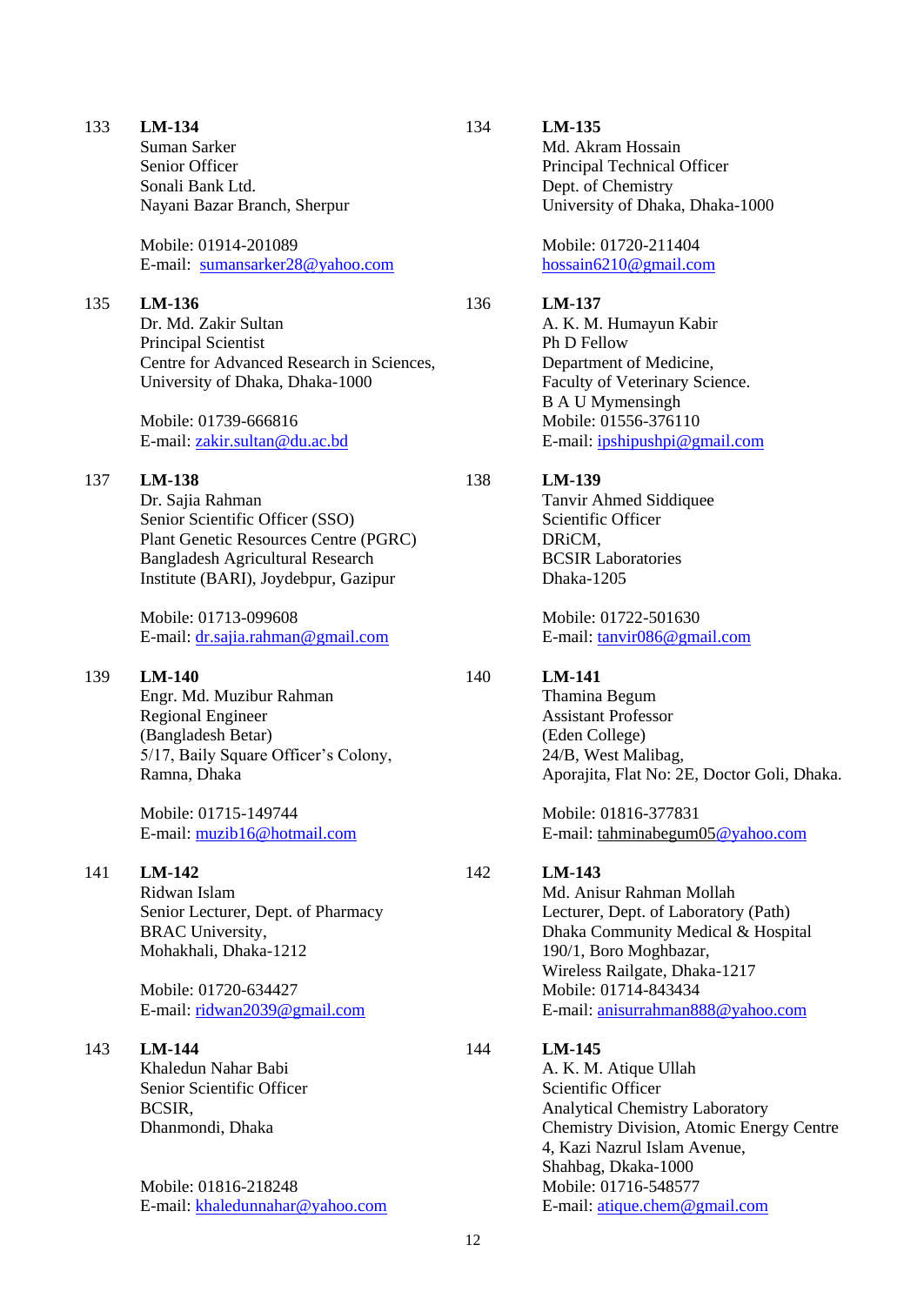|     | Dr. Md. Tariqul Islam<br><b>Associate Professor</b><br>Department of Fisheries<br>Rajshahi University,<br>Rajshahi-6205<br>Mobile: 01712-697251<br>E-mail: tariqrubd@gmail.com                                                           |     | Nihar Ranjan Chakrabortty<br>Senior Quality Control Officer<br>Kumudini Pharma Limited<br>Suvastu Chirantany (4B)<br>26, Indira Road, Farmgate, Dhaka-1215<br>Mobile: 01552-497581<br>E-mail: nrcamit@gmail.com                                  |
|-----|------------------------------------------------------------------------------------------------------------------------------------------------------------------------------------------------------------------------------------------|-----|--------------------------------------------------------------------------------------------------------------------------------------------------------------------------------------------------------------------------------------------------|
| 147 | <b>LM-148</b><br>Badhan Saha<br>Scientific Officer<br>Soil & Environment Section<br><b>Biological Research Division</b><br><b>BCSIR Laboratories Dhaka,</b><br>BCSIR, Dhaka-1205<br>Mobile: 01911-102565<br>E-mail: badhan_swe@yahoo.com | 148 | LM-149<br>Rupa Saha<br><b>Quality Control Officer</b><br>Kumudini Pharma Limited<br>86, Sirajuddowla Road,<br>Narayanganj-1400<br>Mobile: 01711-947232<br>E-mail: rupasaha6558@gmail.com                                                         |
| 149 | $LM-150$<br>Mr. Sopha Keoinpaeng<br>Lecturer<br>Department of Chemistry<br><b>Facalty of Natural Science</b><br>National University of Laos<br>Mobile: 856-20-29829997<br>E-mail: sopha.chem@hotmail.com                                 | 150 | LM-151<br>Dr. Shamsun Nahar Khan<br>Associate Professor & Chairperson<br>East West University<br>House-99, Flat-6B, Road- 11/A,<br>Dhanmondi Dhaka-1209<br>Mobile: 01778-305471<br>E-mail: nahar305@yahoo.com                                    |
| 151 | LM-152<br>Quamrun Nahar<br>Principal Research Officer<br>Room No. 316, BIRDEM<br>122 Kazi Nazrul Islam Avenue<br>Dhaka-1000<br>Mobile: 01521-208126<br>E-mail: quamrunnaharr@gmail.com                                                   | 152 | LM-153<br>Md. Amdadul Huq Sano<br>Medical Technologist (Lab)<br>National Food Safety Laboratory,<br>Institute of Public Health,<br>Mohakhali, Dhaka-1212<br>Mobile: 01914-641546<br>E-mail: smdamdad@yahoo.com                                   |
| 153 | LM-154<br>Dr. Md. Abul Kashem<br>Principal Scientific Officer &<br>Director (Add. Charge), IFRD<br><b>BCSIR Laboratories Dhaka</b><br>BCSIR, Dhaka-1205<br>Mobile: 01716-501220<br>E-mail: kashem222@yahoo.com                           | 154 | LM-155<br><b>Uttam Kumar Roy</b><br><b>Assistant Professor (Mechanical)</b><br>Institute of Leather Engineering and<br>Technology, University of Dhaka<br>44-50, Hazaribagh, Dhaka-1209<br>Mobile: 01715-407967<br>E-mail: ukroy210599@gmail.com |
| 155 | LM-156<br>Efdtekhar Uddin Mohammad Aman<br>Chemist<br>Training Institute for Chemical Industries,<br>Polash, Narshingdi-1611<br>Mobile: 01750-063963, 01511-063963<br>E-mail: eumaman@live.com                                           | 156 | LM-157<br>Dr. Md. Mominul Islam<br><b>Associate Professor</b><br>Department of Chemistry<br>University of Dhaka, Dhaka-1000<br>Mobile: 01947-558235<br>E-mail: mominul@du.ac.bd                                                                  |

146

**LM-147**

145

**LM-146**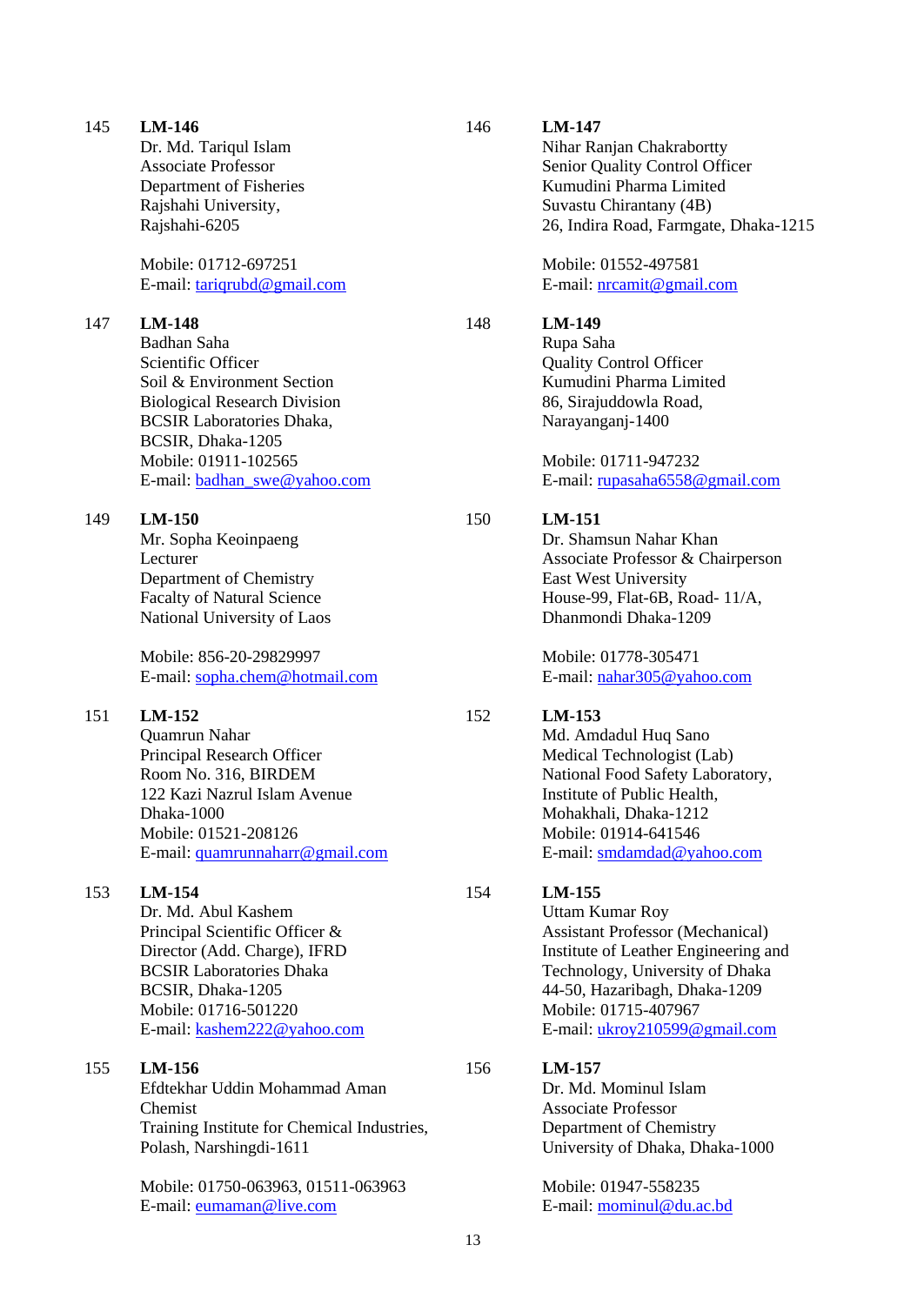|     | Senior Officer Product Development<br>Kumudini Pharma Limited<br>86, Sirajuddowla Road,<br>Narayangonj-1400<br>Mobile: 01718-155957                                                                                                            |     | Product De<br>Aristophari<br>Shampur, I                                                                       |
|-----|------------------------------------------------------------------------------------------------------------------------------------------------------------------------------------------------------------------------------------------------|-----|---------------------------------------------------------------------------------------------------------------|
|     | E-mail: zahid_pharma09@yahoo.com                                                                                                                                                                                                               |     | Mobile: 01<br>Email: rasu                                                                                     |
| 159 | $LM-160$<br>Fazle Elahi Rezwan<br><b>Quality Control Officer</b><br><b>SMC</b> Enterprise (ORS Factory<br>Bhaluka, Mymensingh<br>Mobile: 01912-169620<br>Email: rezwansust08@outlook.com                                                       | 160 | LM-161<br>Milon Cha<br>Senior Clir<br>GlaxoSmit<br>House 2A,<br>Gulshan, D<br>Mobile: 01<br>E-mail: mi        |
| 161 | LM-162<br>Md. Fakrul Islam,<br>Executive Engineer,<br>Centre for Advanced Research in Sciences<br>(CARS),<br>University of Dhaka.<br>Mobile: 01713-464737<br>E-mail: fakrul.aqc@gmail.com                                                      | 162 | LM-163<br>Nasima Ak<br>Lecturer<br>Departmen<br>Daffodil In<br>Dhaka, Bai<br>Mobile: 01<br>E-mail: nas        |
| 163 | LM-164<br>Quock San<br>Unit Sr. Executive Environmental<br><b>Technical Services Department</b><br>Interstoff Apparels Ltd.<br>Chandra Pollibiddut,<br>Kalialoir, Gazipur.<br>Mobile: 01708-494145, 01683-173463<br>E-mail: quocksan@gmail.com | 164 | <b>LM-165</b><br>Professor I<br>Chairman<br>Departmen<br>University<br>Chittagong<br>Mobile: 01<br>E-mail: um |
| 165 | LM-166<br>Professor Dr. Md. Jamaluddin Ahmed<br>Dept. of Chemistry<br>University of Chittagong.<br>Chittagong<br>Mobile: 01715-001800<br>E-mail: pmjahmed55@gmail.com                                                                          | 166 | LM-167<br>Professor I<br>Departmen<br>University<br>Chittagong<br>Mobile: 01<br>E-mail: mn<br><b>Nas</b>      |
| 167 | <b>LM-168</b><br>Professor Dr. Md. Mosharef Hossain<br>Bhuiyan<br>Department of Chemistry<br>University of Chittagong<br>Chittagong<br>Mobile: 01818-521911, 01554-327673                                                                      | 168 | LM-169<br>Professor I<br>Departmen<br>University<br>Chittagong<br>Mobile: 01                                  |
|     | Email: mosharefchem@cu.ac.bd                                                                                                                                                                                                                   |     | E-mail: sha                                                                                                   |

157

**LM-158**

Md. Zahidur Rahaman

158

**LM-159**

Rasadul Hasan evelopment Officer rma Limited Dhaka

1685-668591 u21bmb@gmail.com

andra Mohanta nical Research Associate thKline Bangladesh Ltd, Road 138,  $Dhaka-1212$ Mobile: 01717-180252 ilonmohanta@yahoo.com

kter Mukta nt of Nutrition Food Engineering nternational University ungladesh.

Mobile: 01711-184077 E-mail: [nasima.nfe@diu.edu.bd](mailto:nasima.nfe@diu.edu.bd)

Dr. Monir Uddin nt of Chemistry of Chittagong Chittagong

1712-513616 monir18@yahoo.com

Dr. Mohammad Nasir Uddin nt of Chemistry of Chittagong Chittagong Mobile: 01710-915011 nuchem@cu.ac.bd  $isircu72@gmail.com$ 

Dr. Shamim Akhtar . nt of Chemistry of Chittagong.

1712-090205 mail: [shamim3332000@yahoo.com](mailto:shamim3332000@yahoo.com)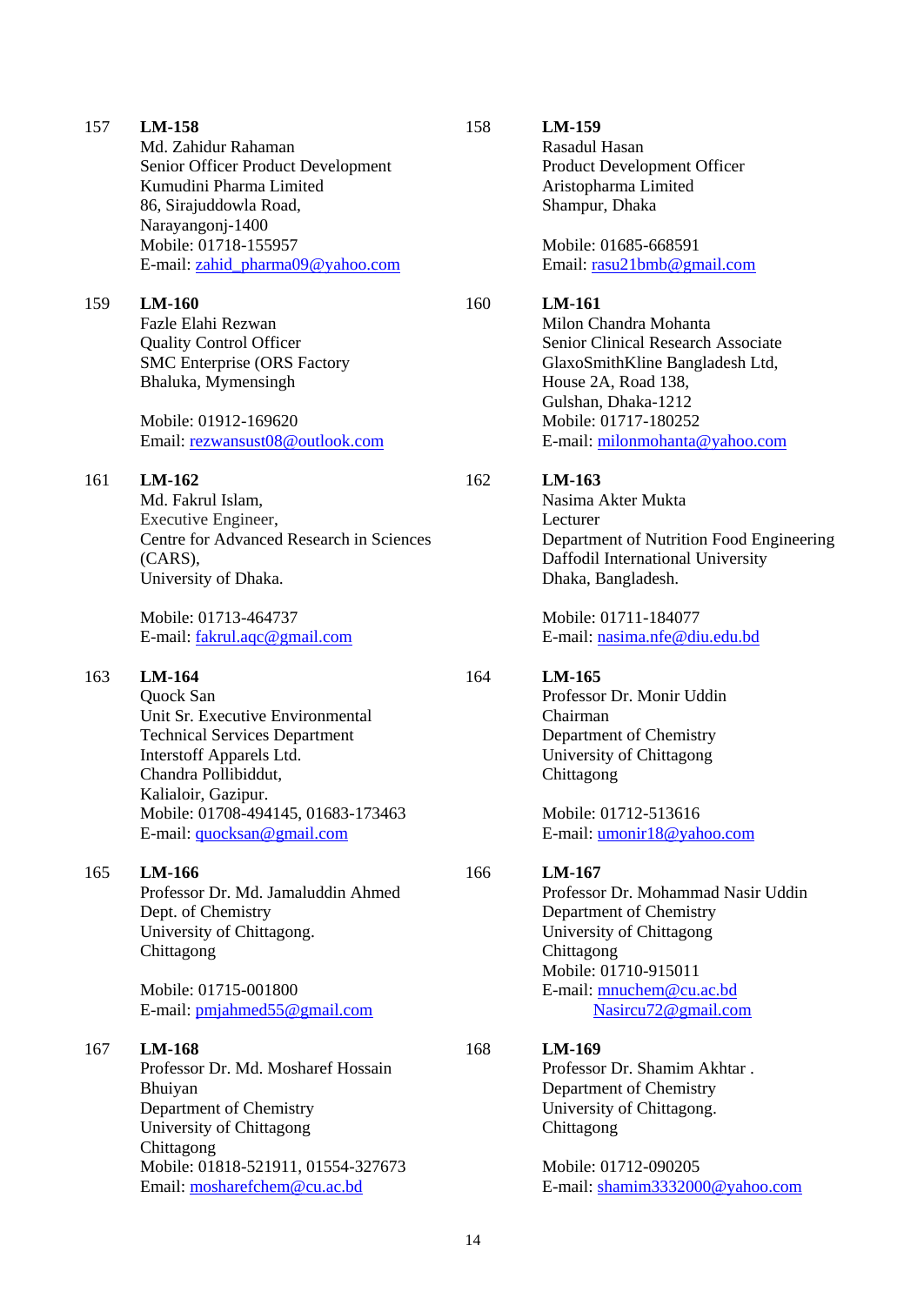Ayesha Afrin Assistant Professor Department of Applied and Environment Chemistry University of Chittagong, Chittagong Mobile: 01716-429991, 01816-826518 Email: [aafrin.aec@cu.ac.bd](mailto:aafrin.aec@cu.ac.bd)

#### 171 **LM-172**

Md. Abir Morshed M. Sc Student A/73, 3rd Colony, Lalkhuthi Mazar Road, Mirpur-1, Dhaka-1216.

Mobile: 01521-104842 E-mail: [abir7eee@gmail.com](mailto:abir7eee@gmail.com)

#### 173 **LM-174**

Dr. Md. Khairul Hassan Bhuiyan Professor Dept. of Food Safety Management Bangladesh Agricultural University Mynensingh-2202 Mobile: 01726-062575 E-mail: [bhuiyan.phy@bau.edu.bd](mailto:bhuiyan.phy@bau.edu.bd)

#### 175 **LM-176**

Mohammed Sala Uddin Associate Professor Department of Botany University of Chittagong Chittagong

Mobile: 01716-682220 E-mail: [salauddincu@gmail.com](mailto:salauddincu@gmail.com)

#### 177 **LM-178**

Md. Tariful Islam Shohag Assistant Engineer Digital Medical System Ltd. Dhaka Mobile: 01789-595586 E-mail: [tariful94@gmail.com](mailto:tariful94@gmail.com)

#### 179 **LM-180**

Md. Tanvir Uddin Instrument Engineer NITUB Dhaka, Bangladesh

Mobile: 01558-300670 Email: [tanvir.uddin@yahoo.com](mailto:tanvir.uddin@yahoo.com)

#### 170

Nazmul Hossain Assistant Professor Department of Soil Science University of Chittagong, Chittagong

Mobile: 01689-105411 Email: [nazmul\\_soil@cu.ac.bd](mailto:nazmul_soil@cu.ac.bd)

#### 172 **LM-173**

**LM-171**

Paroma Arefin Scientific Officer Fruits and Food Processing and Preservation Research Division BCSIR, Rajshahi, Rajshahi-6206 Mobile: 01737-115467 E-mail: [paroma.arefin@gmail.com](mailto:paroma.arefin@gmail.com)

#### 174 **LM-175**

A.H.M. Shofiul Islam Molla Jamal Scientific Officer INARS, BCSIR Dr. Qudrat-I-Khuda Road, Dhanmondi, Dhaka-1205 Mobile: 01717-258753 E-mail: [shofiuljamal@yahoo.com](mailto:shofiuljamal@yahoo.com)

#### 176 **LM-177**

Md. Azizul Haque Associate Professor Dept. of Food Technology & Nutritional Science (FTNS), Mawlana Bhashani Science & Technology University (MBSTU), Tangail-1902, Mobile: 01790-799177 E-mail: [azizul.delduar@gmail.com](mailto:azizul.delduar@gmail.com)

#### 178 **LM-179**

Dr. Pankaj Kumar Sarkar Senior Scientific Officer Dinajpur Diabetes O Swasthoseba Hospital, New Town, Dinajpur, Bangladesh Mobile: 01866-749304 Email: [bio.pksarkar@gmail.com](mailto:bio.pksarkar@gmail.com)

#### 180 **LM-181**

Dr. Shamshad B. Quraishi Head & Chief Scientific Officer, Chemistry Division Atomic Energy Centre Dhaka (AECD) 4, Kazi Nazrul Islam Avenue, Dhaka-1000 Mobile: 01738-822652 Email: [mumu3222@yahoo.com](mailto:mumu3222@yahoo.com)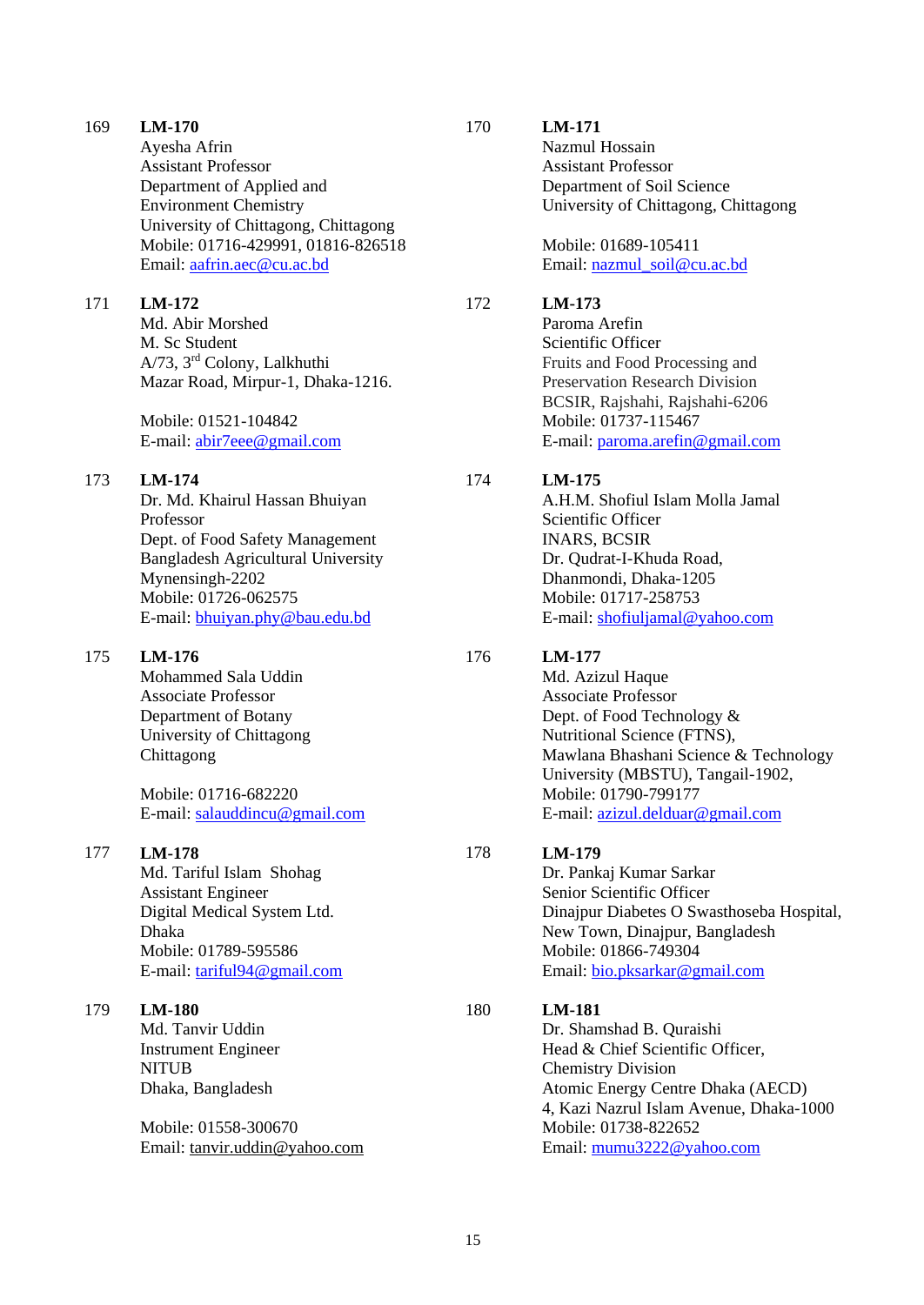|     | Senior Scientific Officer<br>Food Toxicology Research Division<br>Institute of Food Science & Technology<br>(IFST) BCSIR, Dr. Qudrat-I-Khuda Road<br>Dhanmondi, Dhaka-1205<br>Mob: 01715-160573, 01732-396476<br>E-mail: maksuda71@yahoo.com                                |     | Scientific Officer<br><b>INARS, BCSIR</b><br>Dr. Qudrat-I-Khuda Road,<br>Dhanmondi, Dhaka-1205<br>Mobile: 01723-454310<br>E-mail: sagor.bcsir@gmail.com                                            |
|-----|-----------------------------------------------------------------------------------------------------------------------------------------------------------------------------------------------------------------------------------------------------------------------------|-----|----------------------------------------------------------------------------------------------------------------------------------------------------------------------------------------------------|
| 183 | <b>LM-184</b><br>Shamin Ahmed<br>Senior Scientific Officer<br><b>INARS, BCSIR</b><br>Dr. Qudrat-I-Khuda Road,<br>Dhanmondi, Dhaka-1205<br>Mobile: 01959-906726<br>E-mail: shamimchem@yahoo.com                                                                              | 184 | LM-185<br>Najneen Ahmed<br>Senior Lecturer<br>Department of Pharmacy,<br>East West University<br>Dhaka, Bangladesh<br>Mobile: 01988-581882<br>Email: nna@ewubd.edu                                 |
| 185 | LM-186<br>Nargis Parvin<br><b>PhD Student</b><br>Department of Chemistry<br>University of Dhaka<br>Dhaka-1000, Bangladesh<br>Mobile: 01683-980684<br>Email: parvin752014@gmail.com                                                                                          | 186 | <b>LM-187</b><br>Ariful Haque<br><b>Assistant Manager</b><br>Chrom World Bangladesh Ltd.<br>Road 32, House 64,<br>Gulshan-1, Dhaka-1212<br>Email: arif.one.seven@gmail.com<br>Mobile: 01914-225229 |
| 187 | <b>LM-188</b><br>Md. Zakaria Chowdhury<br>Scientific Officer<br>Atomic Energy Centre, Dhaka<br><b>Bangladesh Atomic Energy Commission</b><br>4, KaziNazrul Islam Avenue,<br>Shahbagh, Dhaka-1000<br>Email: zakaria@baec.gov.bd<br>zaka.du@gmail.com<br>Mobile: 01723-052245 | 188 | LM-189<br>Md. Liman Sikder<br>Executive, QC<br>Navana Pharmaceuticals Ltd.<br>Rupshi, Rupganj,<br>Narayanganj<br>Email: mdliman.bph37@gmail.com<br>Mobile: 01779-283714                            |
| 189 | <b>LM-190</b><br>Sujan Kanti Das<br>Scientific Officer<br><b>BCSIR</b> Laboratories,<br>Chittagong-4220<br>Email: sujan.bcsir@gmail.com<br>Mobile: 01818-391460, 01751-023984                                                                                               | 190 | LM-191<br>Md. Nazrul Islam<br><b>MPhil Student</b><br>Department of Chemistry<br>University of Dhaka, Dhaka-1000<br>Email: inazrulch@gmail.com<br>Mobile: 01920-929611, 01628-932006               |
| 191 | LM-192<br>Maesha Musarrat<br>Scientific Officer,<br><b>Plant Protein Research Section</b><br>IFST, BCSIR, Dhaka-1205                                                                                                                                                        | 192 | LM-193<br>Mir Ferdous Ara<br>Senior Demonstrator<br>Dept. of Soil, Water and Environment<br>University of Dhaka, Dhaka-1000                                                                        |
|     | Mobile: 01719-770500                                                                                                                                                                                                                                                        |     | Mobile: 01911-726412                                                                                                                                                                               |

Email: [maeshamusarrat@gmail.com](mailto:maeshamusarrat@gmail.com)

181

**LM-182**

Ms. Maksuda Begum

Email: [ferdous102@yahoo.com](mailto:ferdous102@yahoo.com)

182

**LM-183**

Md. Abu Bakar Siddique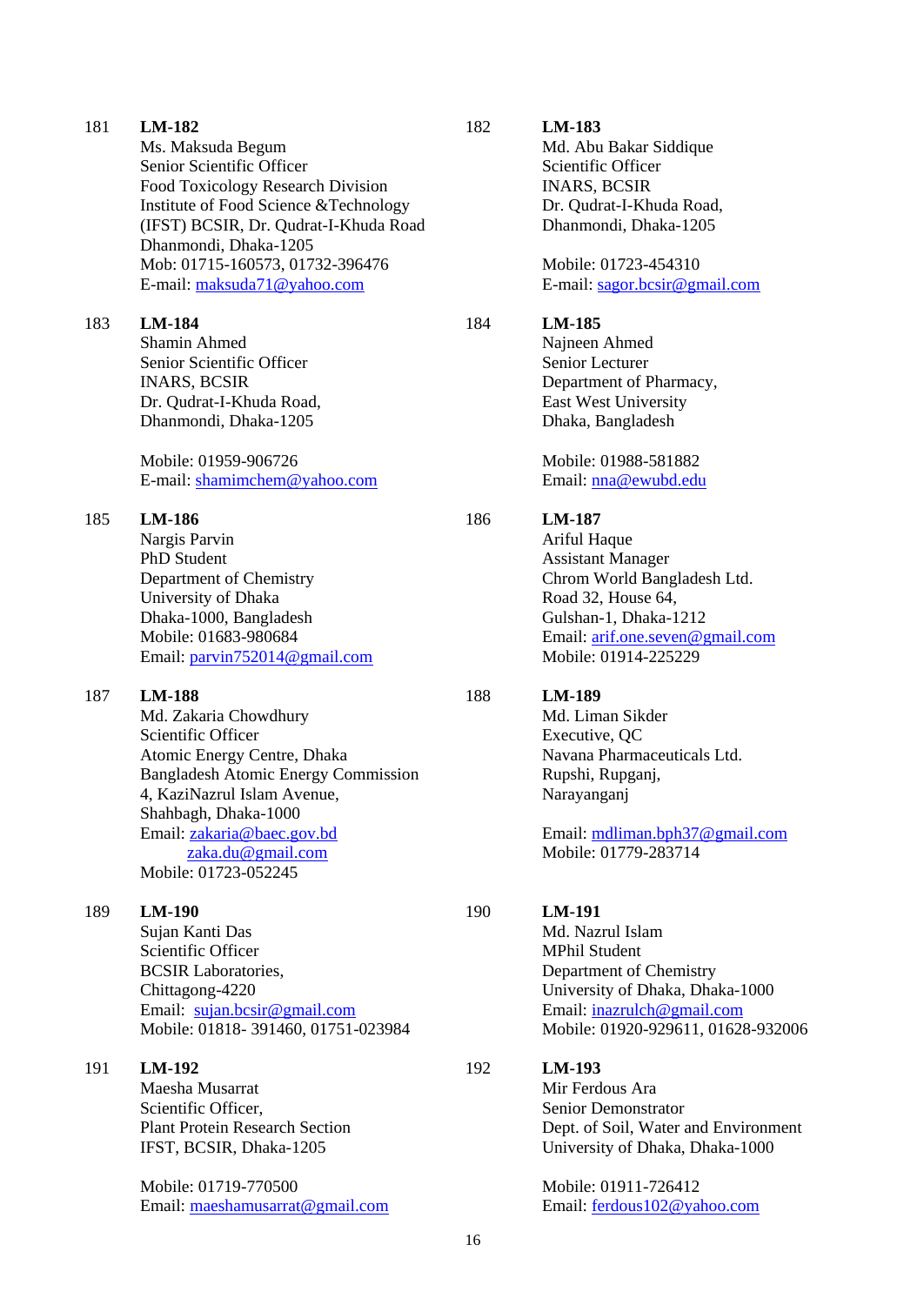| 193 | LM-194<br>Ms. Shamsun Nahar<br>Scientific Officer<br>National Institute of Biotechnology<br>1001/2/D, East Shewrapara,<br>Mirpur, Dhaka-1216<br>Mobile: 01782-043607<br>Email: annie.nahar@gmail.com                                                         | 194 | LM-195<br>Md. Asrafuzzaman<br><b>Research Fellow</b><br>Flat #4B, House # $22/1$ ,<br>Road #1, Kallyanpur,<br>Mirpur, Dhaka-1216<br>Mobile: 01779-594010<br>E-mail: ashraf40.bph@gmail.com           |
|-----|--------------------------------------------------------------------------------------------------------------------------------------------------------------------------------------------------------------------------------------------------------------|-----|------------------------------------------------------------------------------------------------------------------------------------------------------------------------------------------------------|
| 195 | LM-196<br><b>Farah Tasneem Ahmed</b><br>Scientific Officer<br>Institute of Nuclear Science and<br>Technology,<br>Bangladesh Atomic Energy Commission,<br>Ganakbari, Savar, Dhaka-1349<br>Mobile: 01731-850825<br>Email: farahchem53@hotmail.com              | 196 | LM-197<br>Mohammad Abed Miah<br>Demonstrator<br>Department of Agri Chemistry<br>BAU, Mymensingh-2202<br>Mobile: 01721-144559<br>Email: abed.agchem0018@gmail.com                                     |
| 197 | <b>LM-198</b><br>Md. Mahfujul Hasan<br>Scientific Officer<br>IGCRT, BCSIR,<br>Dhaka-1205<br>Mobile: 01571-705971<br>Email: raihanacce@gmail.com                                                                                                              | 198 | LM-199<br>Md. Ripaj Uddin<br><b>Research Chemist</b><br>Room No. 402<br>INARS, BCSIR, Dhaka-1205<br>Mobile: 01737-134073<br>Email: md.ripajuddin@gmail.com                                           |
| 199 | $LM-200$<br>Mr. Ahedul Akbor<br>Senior Scientific Officer<br>INARS, BCSIR,<br>Dhaka-1205<br>Mobile: 01816-188859<br>Email: akborbcsir@yahoo.com                                                                                                              | 200 | <b>LM-201</b><br>Dr. Rumana Akther Jahan<br>Principal Scientist<br>Centre for Advanced Research in Sciences,<br>University of Dhaka, Dhaka-1000<br>Mobile: 01827-171949<br>Email: rumanafi@yahoo.com |
| 201 | $LM-202$<br>Dr. Zaira Zaman Chowdhury<br><b>Assistant Professor (Senior Lecturer)</b><br>Nanotechnology and Catalysis<br>Research Center,<br>University of Malaya, Malaysia<br>Mobile: 01712-103699, Mal: +60102675621<br>Email: zaira.chowdhury76@gmail.com | 202 | $LM-203$<br>Dr. Md. Mahfujur Rahman<br>Visiting Senior Lecturer<br>University Utara Malaysia<br>06010, Sintok, Kedah,<br>Malaysia<br>Mobile: Mal: +60162357356<br>Email: mahfuj@uum.edu.my           |
| 203 | $LM-204$<br>Dilruba Huq<br><b>Retired Professor</b><br>House-39, Road-12A<br>Dhanmandi, Dhaka-1209<br>Mobile: 01911-420322<br>Email: tfsaleh2009@yahoo.com                                                                                                   | 204 | $LM-205$<br>Md. Mizanur Rhaman<br>PhD Student<br>Department of Chemistry<br>University of Dhaka, Dhaka-1000<br>Mobile: 01849-836905<br>Email: mrdu0184@gmail.com                                     |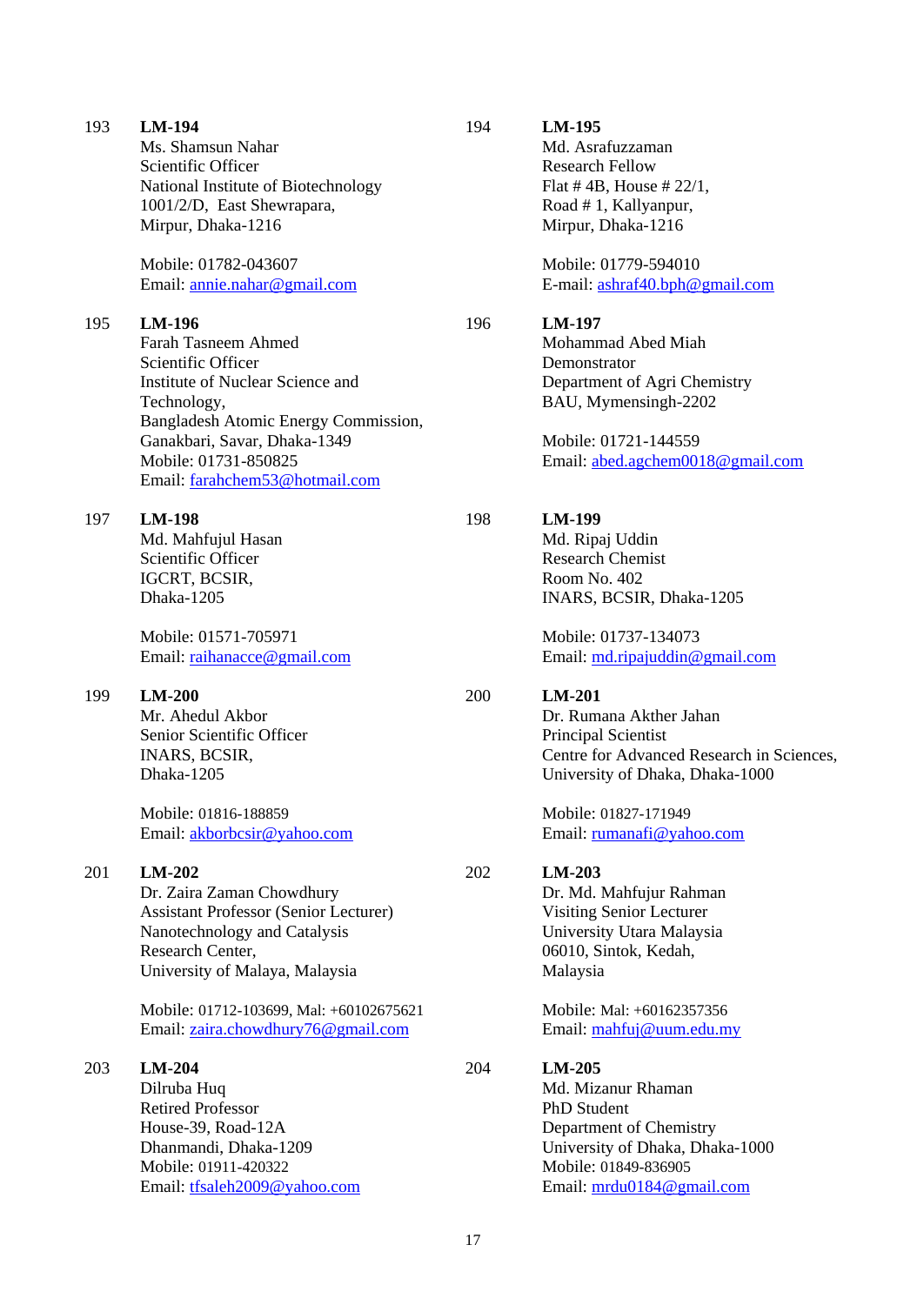Rafiza Islam PhD Student Department of Chemistry University of Dhaka, Dhaka-1000 Mobile: 01717-575818 Email: [rafiza.gp@gmail.com](mailto:rafiza.gp@gmail.com)

#### 207 **LM-208**

Mr. Md. Joynal Abedin Senior Demonstrator Department of Plant Pathology Faculty of Agriculture Agricultural University, Mymensingh. Mobile: 01718-596991 Email: [joynal596991@gmail.com](mailto:joynal596991@gmail.com) [jautybau@gmail.com](mailto:jautybau@gmail.com)

#### 209 **LM-210**

Md. Shofiqul Islam Senior Lab Officer Department of Pharmacy East West University, Dhaka

Mobile: 01719-437045 Email: [shofiqchem85@gmail.com](mailto:shofiqchem85@gmail.com)

#### 211 **LM-212**

Md. Bellal Hossain Niaz Sr. Executive & Service Engineer Enbiotech Marketing Corporation 689, Askona, Hajji Camp Road, Dakshinkhan, Dhaka-1230

Mobile: 01726-022002 Email: [bellal.lmtbd@gmail.com](mailto:bellal.lmtbd@gmail.com)

#### 213 **LM-214**

Dr. Abul Kalam Md. Lutfor Rahman Professor Department of Chemistry Jagannath University 9-10, Chittaranjan Avenue, Dhaka-1100

Mobile: 01732-108451 Email: [lrahman1973@gmail.com](mailto:lrahman1973@gmail.com)

#### 215 **LM-216**

Dr. Gulshan Ara Associate Professor Department of Chemistry Jagannath University 9-10, Chittaranjan Avenue, Dhaka-1100

Mobile: 01818-252113 Email: [gulshanara88@yahoo.com](mailto:gulshanara88@yahoo.com)

#### 206 **LM-207**

Rajia Sultana Research Fellow Centre for Advanced Research in Sciences, University of Dhaka, Dhaka-1000 Mobile: 01688-165245 Email: [sultanarajia.accedu@gmail.com](mailto:sultanarajia.accedu@gmail.com)

#### 208 **LM-209**

Dr. Md. Mohsin Ali Public Health Analyst (Director) Modern Food Testing Laboratory and Training Centre Dhaka South City Corporation (DSCC) Mobile: 01711-786340 Email: [mftlandtc.dscc@gmail.com](mailto:mftlandtc.dscc@gmail.com) [asedmohsin@gmail.com](mailto:asedmohsin@gmail.com)

#### 210 **LM-211**

Shuchismita Day Assistant Professor Department of Textile Engineering Southeast University 251/A & 252, Tejgaon I/A, Dhaka-1208 Mobile: 01727-290222 Email: [shuchismitadey@yahoo.com](mailto:shuchismitadey@yahoo.com)

#### 212 **LM-213**

Dr. Md. Aminul Haque Professor Department of Chemistry Jagannath University 9-10, Chittaranjan Avenue, Dhaka-1100

Mobile: 01711-287600 Email: [amin2k50@gmail.com](mailto:amin2k50@gmail.com)

#### 214 **LM-215**

Dr. Subrata Chandra Roy Associate Professor Department of Chemistry Jagannath University 9-10, Chittaranjan Avenue, Dhaka-1100

Mobile: 01932-504207 Email: [scroy1979@yahoo.com](mailto:scroy1979@yahoo.com)

## **LM-217**

Dr. Abdus Samad Associate Professor Department of Chemistry Jagannath University 9-10, Chittaranjan Avenue, Dhaka-1100

Mobile: 01782-254560 Email: [asamad037@gmail.com](mailto:asamad037@gmail.com)

216